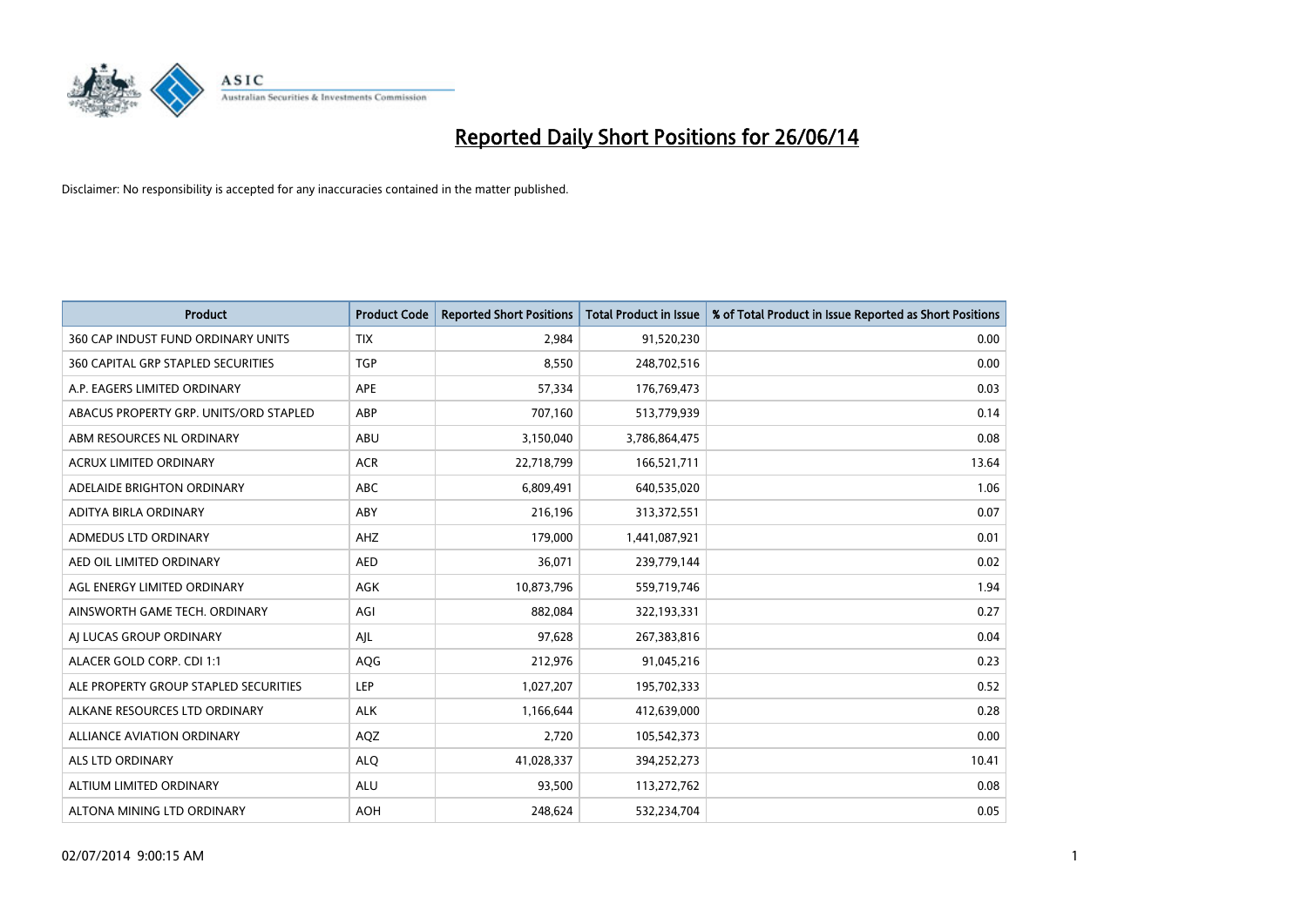

| <b>Product</b>                          | <b>Product Code</b> | <b>Reported Short Positions</b> | <b>Total Product in Issue</b> | % of Total Product in Issue Reported as Short Positions |
|-----------------------------------------|---------------------|---------------------------------|-------------------------------|---------------------------------------------------------|
| ALUMINA LIMITED ORDINARY                | <b>AWC</b>          | 80,379,907                      | 2,806,225,615                 | 2.86                                                    |
| AMALGAMATED HOLDINGS ORDINARY           | AHD                 | 4,278                           | 157,859,301                   | 0.00                                                    |
| AMCOM TELECOMM. ORDINARY                | <b>AMM</b>          | 2,197,045                       | 264,835,089                   | 0.83                                                    |
| AMCOR LIMITED ORDINARY                  | AMC                 | 6,899,291                       | 1,206,684,923                 | 0.57                                                    |
| AMP CAPITAL CHINA ORDINARY UNITS        | AGF                 | 10,984,000                      | 374,593,484                   | 2.93                                                    |
| AMP LIMITED ORDINARY                    | AMP                 | 34,886,728                      | 2,957,737,964                 | 1.18                                                    |
| ANSELL LIMITED ORDINARY                 | <b>ANN</b>          | 5,793,632                       | 152,937,881                   | 3.79                                                    |
| ANTARES ENERGY LTD ORDINARY             | AZZ                 | 416,133                         | 255,000,000                   | 0.16                                                    |
| ANZ BANKING GRP LTD ORDINARY            | ANZ                 | 10,546,281                      | 2,744,135,231                 | 0.38                                                    |
| APA GROUP STAPLED SECURITIES            | <b>APA</b>          | 12,553,504                      | 835,750,807                   | 1.50                                                    |
| APN NEWS & MEDIA ORDINARY               | <b>APN</b>          | 3,088,310                       | 1,029,041,356                 | 0.30                                                    |
| AQUARIUS PLATINUM. ORDINARY             | <b>AOP</b>          | 3,514,868                       | 1,464,310,359                 | 0.24                                                    |
| AQUILA RESOURCES ORDINARY               | <b>AQA</b>          | 1,449,441                       | 411,804,442                   | 0.35                                                    |
| ARAFURA RESOURCE LTD ORDINARY           | ARU                 | $\overline{2}$                  | 441,270,644                   | 0.00                                                    |
| ARB CORPORATION ORDINARY                | <b>ARP</b>          | 1,971,265                       | 72,493,302                    | 2.72                                                    |
| ARDENT LEISURE GROUP STAPLED SECURITIES | AAD                 | 4,892,765                       | 405,055,708                   | 1.21                                                    |
| ARISTOCRAT LEISURE ORDINARY             | ALL                 | 4,499,339                       | 551,418,047                   | 0.82                                                    |
| ARRIUM LTD ORDINARY                     | ARI                 | 23,933,651                      | 1,366,183,142                 | 1.75                                                    |
| ASCIANO LIMITED ORDINARY                | <b>AIO</b>          | 11,077,237                      | 975,385,664                   | 1.14                                                    |
| ASG GROUP LIMITED ORDINARY              | ASZ                 | 568,838                         | 206,720,839                   | 0.28                                                    |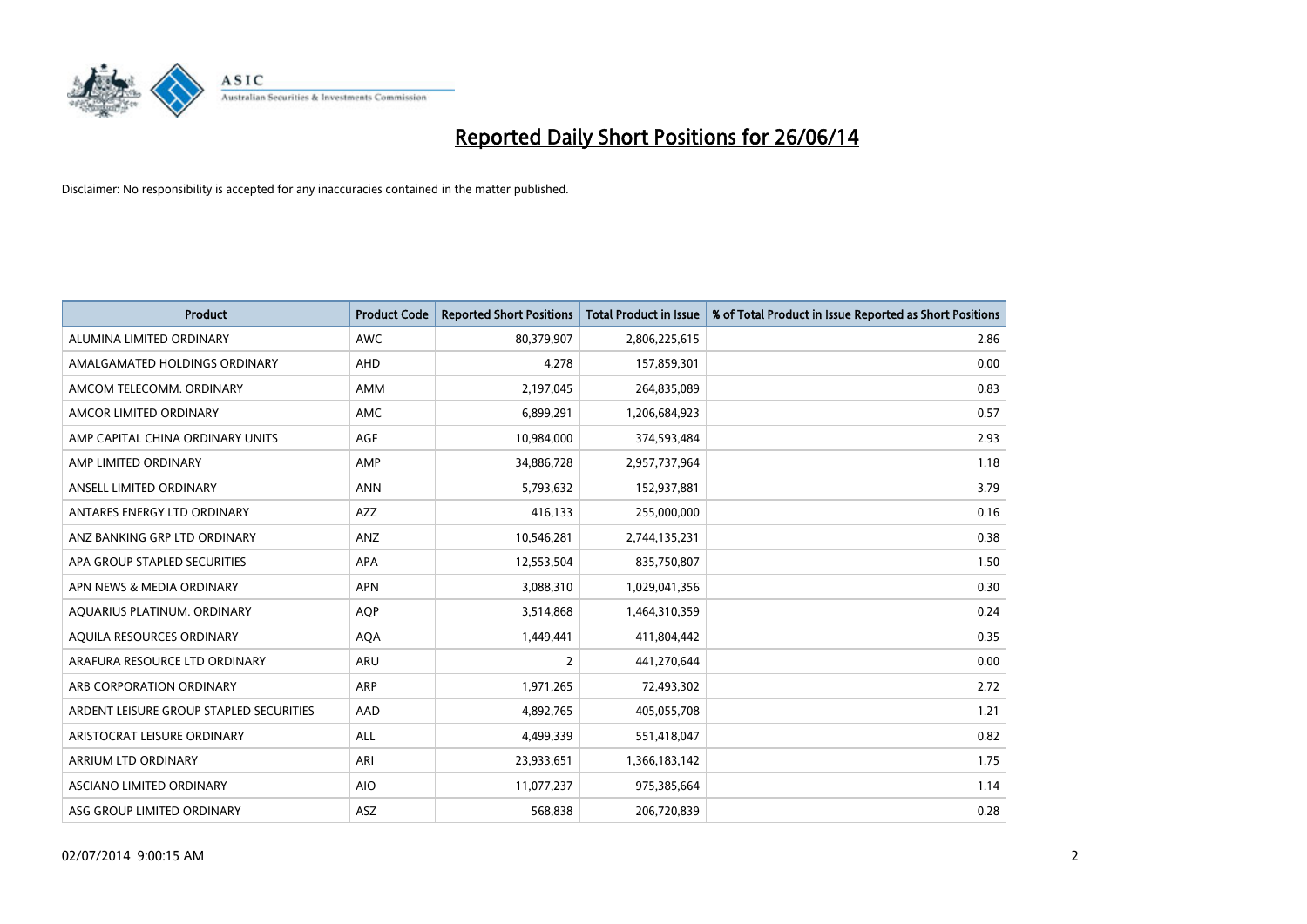

| <b>Product</b>                            | <b>Product Code</b> | <b>Reported Short Positions</b> | Total Product in Issue | % of Total Product in Issue Reported as Short Positions |
|-------------------------------------------|---------------------|---------------------------------|------------------------|---------------------------------------------------------|
| ASPEN GROUP ORD/UNITS STAPLED             | APZ                 | 20,918                          | 119,948,774            | 0.02                                                    |
| ASTRO JAP PROP GROUP STAPLED US PROHIBIT. | AJA                 | 17,420                          | 67,211,752             | 0.03                                                    |
| ASX LIMITED ORDINARY                      | ASX                 | 4,745,592                       | 193,595,162            | 2.45                                                    |
| ATLAS IRON LIMITED ORDINARY               | AGO                 | 88,486,836                      | 915,496,158            | 9.67                                                    |
| ATRUM COAL NL ORDINARY                    | <b>ATU</b>          | 355,576                         | 76,305,842             | 0.47                                                    |
| AURIZON HOLDINGS LTD ORDINARY             | AZJ                 | 10,767,840                      | 2,137,284,503          | 0.50                                                    |
| AURORA OIL & GAS ORDINARY                 | <b>AUT</b>          | 15,477                          | 448,785,778            | 0.00                                                    |
| AUSDRILL LIMITED ORDINARY                 | ASL                 | 26,222,668                      | 312,277,224            | 8.40                                                    |
| AUSENCO LIMITED ORDINARY                  | AAX                 | 3,746,103                       | 168,449,799            | 2.22                                                    |
| AUSTBROKERS HOLDINGS ORDINARY             | <b>AUB</b>          | 80,198                          | 59,955,596             | 0.13                                                    |
| AUSTIN ENGINEERING ORDINARY               | ANG                 | 1,340,599                       | 84,274,004             | 1.59                                                    |
| AUSTRALAND PROPERTY STAPLED SECURITY      | <b>ALZ</b>          | 31,391                          | 578,984,528            | 0.01                                                    |
| AUSTRALIAN AGRICULT. ORDINARY             | AAC                 | 3,361,460                       | 532,474,721            | 0.63                                                    |
| AUSTRALIAN FOUNDAT, ORDINARY              | AFI                 | 100                             | 1,049,055,166          | 0.00                                                    |
| AUSTRALIAN INFR LTD ORDINARY              | <b>AIX</b>          | 14,364                          | 620,733,944            | 0.00                                                    |
| AUSTRALIAN PHARM, ORDINARY                | API                 | 10,736,573                      | 488,115,883            | 2.20                                                    |
| AUTOMOTIVE HOLDINGS ORDINARY              | AHE                 | 377,146                         | 306,437,941            | 0.12                                                    |
| AVEO GROUP STAPLED SECURITIES             | <b>AOG</b>          | 10,656,772                      | 500,111,460            | 2.13                                                    |
| AWE LIMITED ORDINARY                      | AWE                 | 1,865,140                       | 522,696,385            | 0.36                                                    |
| AZONTO PET LTD ORDINARY                   | APY                 |                                 | 1,158,625,100          | 0.00                                                    |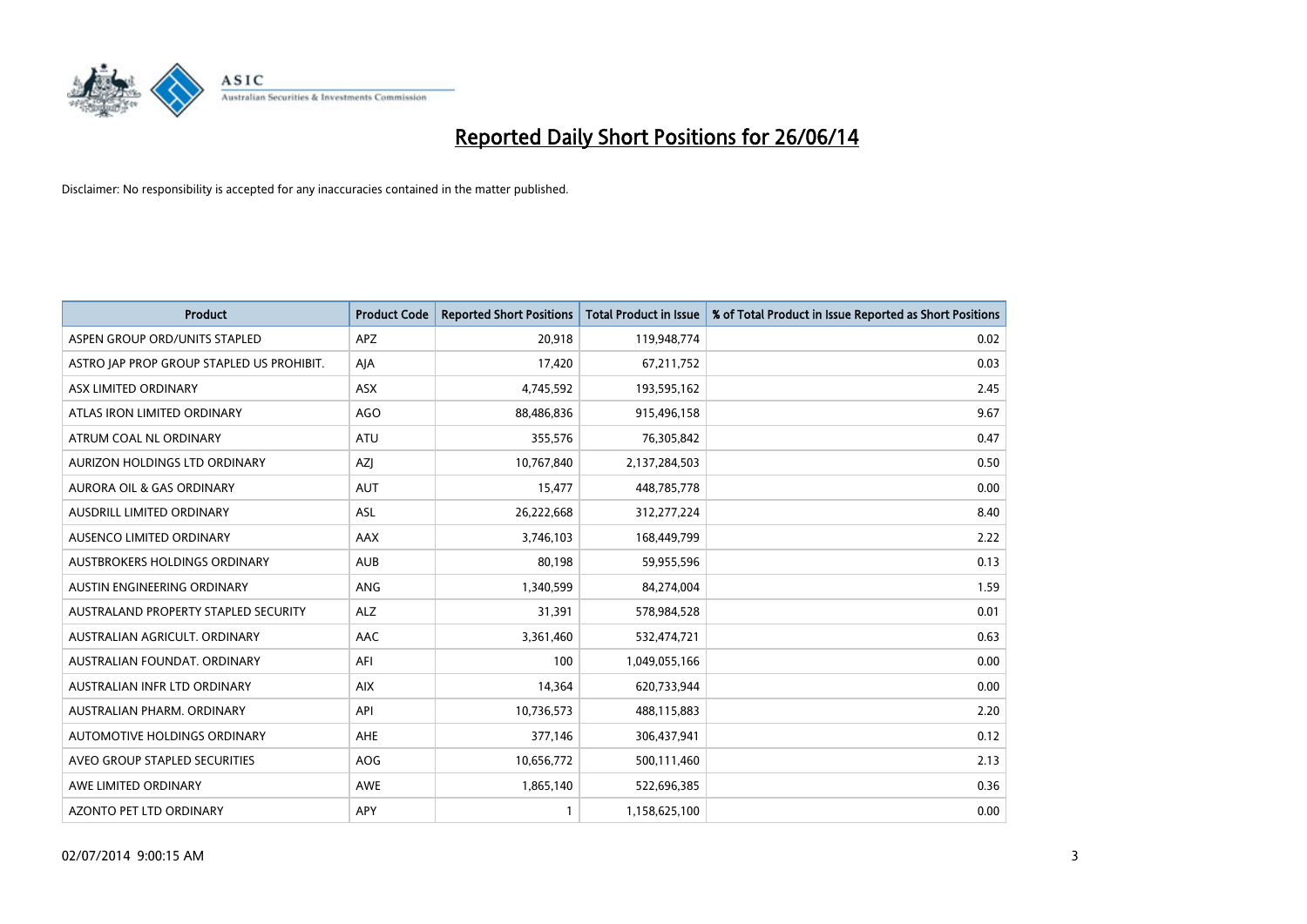

| <b>Product</b>                       | <b>Product Code</b> | <b>Reported Short Positions</b> | <b>Total Product in Issue</b> | % of Total Product in Issue Reported as Short Positions |
|--------------------------------------|---------------------|---------------------------------|-------------------------------|---------------------------------------------------------|
| AZUMAH RESOURCES ORDINARY            | <b>AZM</b>          | 1                               | 356,189,096                   | 0.00                                                    |
| <b>BANDANNA ENERGY ORDINARY</b>      | <b>BND</b>          | 23,973,813                      | 528,481,199                   | 4.54                                                    |
| BANK OF QUEENSLAND. ORDINARY         | <b>BOQ</b>          | 1,402,866                       | 362,516,534                   | 0.39                                                    |
| <b>BANNERMAN RESOURCES ORDINARY</b>  | <b>BMN</b>          | 199,998                         | 324,938,790                   | 0.06                                                    |
| <b>BASE RES LIMITED ORDINARY</b>     | <b>BSE</b>          | 5,517,119                       | 561,840,029                   | 0.98                                                    |
| BATHURST RES LTD. ORDINARY           | <b>BRL</b>          | 1,560,990                       | 944,931,961                   | 0.17                                                    |
| <b>BC IRON LIMITED ORDINARY</b>      | <b>BCI</b>          | 3,526,647                       | 124,028,630                   | 2.84                                                    |
| BEACH ENERGY LIMITED ORDINARY        | <b>BPT</b>          | 16,517,354                      | 1,291,666,518                 | 1.28                                                    |
| BEADELL RESOURCE LTD ORDINARY        | <b>BDR</b>          | 21,666,752                      | 792,707,280                   | 2.73                                                    |
| <b>BEGA CHEESE LTD ORDINARY</b>      | <b>BGA</b>          | 668,324                         | 152,245,802                   | 0.44                                                    |
| BENDIGO AND ADELAIDE ORDINARY        | <b>BEN</b>          | 11,862,764                      | 447,698,043                   | 2.65                                                    |
| BENITEC BIOPHARMA ORDINARY           | <b>BLT</b>          | 1,395                           | 114,898,793                   | 0.00                                                    |
| BENTHAM IMF LTD ORDINARY             | <b>IMF</b>          | 4,199,326                       | 165,370,269                   | 2.54                                                    |
| BERKELEY RESOURCES ORDINARY          | <b>BKY</b>          | 230,657                         | 180,361,323                   | 0.13                                                    |
| BETASHARES ASX RES ETF UNITS         | <b>ORE</b>          | 517,432                         | 2,922,150                     | 17.71                                                   |
| <b>BHP BILLITON LIMITED ORDINARY</b> | <b>BHP</b>          | 7,404,970                       | 3,211,691,105                 | 0.23                                                    |
| <b>BIGAIR GROUP LIMITED ORDINARY</b> | <b>BGL</b>          | 45,160                          | 172,872,340                   | 0.03                                                    |
| <b>BILLABONG ORDINARY</b>            | <b>BBG</b>          | 14,813,454                      | 990,370,034                   | 1.50                                                    |
| <b>BIONOMICS LIMITED ORDINARY</b>    | <b>BNO</b>          | 90,472                          | 417,342,567                   | 0.02                                                    |
| <b>BLACKMORES LIMITED ORDINARY</b>   | <b>BKL</b>          | 9,795                           | 17,113,392                    | 0.06                                                    |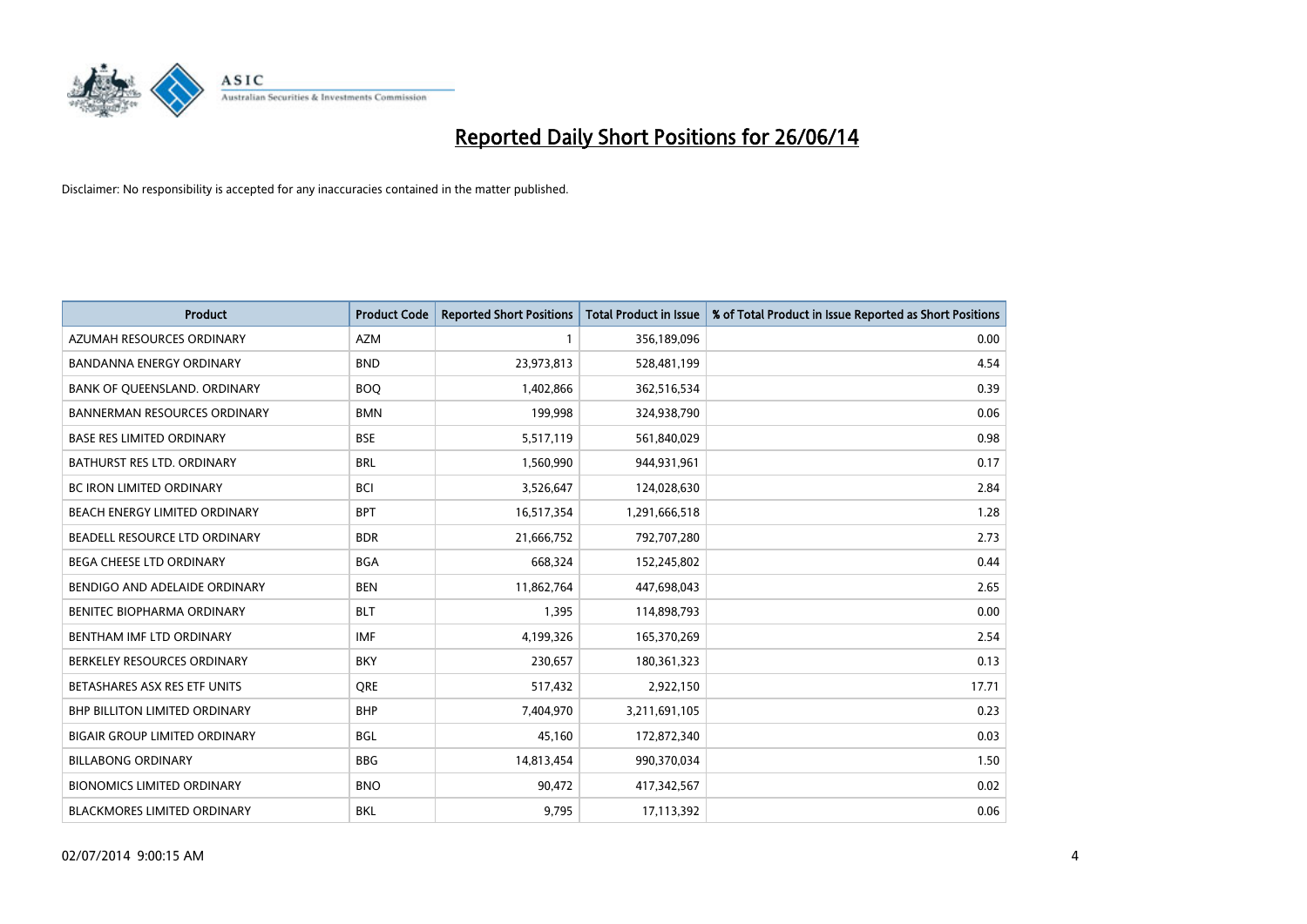

| <b>Product</b>                                | <b>Product Code</b> | <b>Reported Short Positions</b> | <b>Total Product in Issue</b> | % of Total Product in Issue Reported as Short Positions |
|-----------------------------------------------|---------------------|---------------------------------|-------------------------------|---------------------------------------------------------|
| <b>BLACKTHORN RESOURCES ORD US PROHIBITED</b> | <b>BTR</b>          | 223,726                         | 164,285,950                   | 0.14                                                    |
| <b>BLUESCOPE STEEL LTD ORDINARY</b>           | <b>BSL</b>          | 948,569                         | 558,848,896                   | 0.17                                                    |
| <b>BOART LONGYEAR ORDINARY</b>                | <b>BLY</b>          | 40,917,030                      | 461,163,412                   | 8.87                                                    |
| BORAL LIMITED. ORDINARY                       | <b>BLD</b>          | 17,608,606                      | 782,736,249                   | 2.25                                                    |
| <b>BRADKEN LIMITED ORDINARY</b>               | <b>BKN</b>          | 14,046,304                      | 171,027,249                   | 8.21                                                    |
| <b>BRAMBLES LIMITED ORDINARY</b>              | <b>BXB</b>          | 1,800,468                       | 1,562,945,947                 | 0.12                                                    |
| BREVILLE GROUP LTD ORDINARY                   | <b>BRG</b>          | 2,957,764                       | 130,095,322                   | 2.27                                                    |
| <b>BRICKWORKS LIMITED ORDINARY</b>            | <b>BKW</b>          | 72,588                          | 148,038,996                   | 0.05                                                    |
| BROCKMAN MINING LTD ORDINARY                  | <b>BCK</b>          | 415,031                         | 8,381,982,131                 | 0.00                                                    |
| BT INVESTMENT MNGMNT ORDINARY                 | <b>BTT</b>          | 93,918                          | 282,727,073                   | 0.03                                                    |
| <b>BURU ENERGY ORDINARY</b>                   | <b>BRU</b>          | 17,194,872                      | 298,505,530                   | 5.76                                                    |
| <b>BWP TRUST ORDINARY UNITS</b>               | <b>BWP</b>          | 8,822,354                       | 634,395,195                   | 1.39                                                    |
| CABCHARGE AUSTRALIA ORDINARY                  | CAB                 | 10,397,309                      | 120,430,683                   | 8.63                                                    |
| <b>CALIBRE GROUP LTD ORDINARY</b>             | <b>CGH</b>          | 2,293                           | 333,200,148                   | 0.00                                                    |
| CALTEX AUSTRALIA ORDINARY                     | <b>CTX</b>          | 2,238,439                       | 270,000,000                   | 0.83                                                    |
| CAPITOL HEALTH ORDINARY                       | CAI                 | 253,729                         | 431,180,115                   | 0.06                                                    |
| CARDNO LIMITED ORDINARY                       | CDD                 | 7,520,216                       | 162,627,638                   | 4.62                                                    |
| <b>CARINDALE PROPERTY UNIT</b>                | <b>CDP</b>          | 1,969                           | 70,000,000                    | 0.00                                                    |
| CARNARVON PETROLEUM ORDINARY                  | <b>CVN</b>          | 734                             | 987,176,977                   | 0.00                                                    |
| CARSALES.COM LTD ORDINARY                     | <b>CRZ</b>          | 6,473,468                       | 237,828,965                   | 2.72                                                    |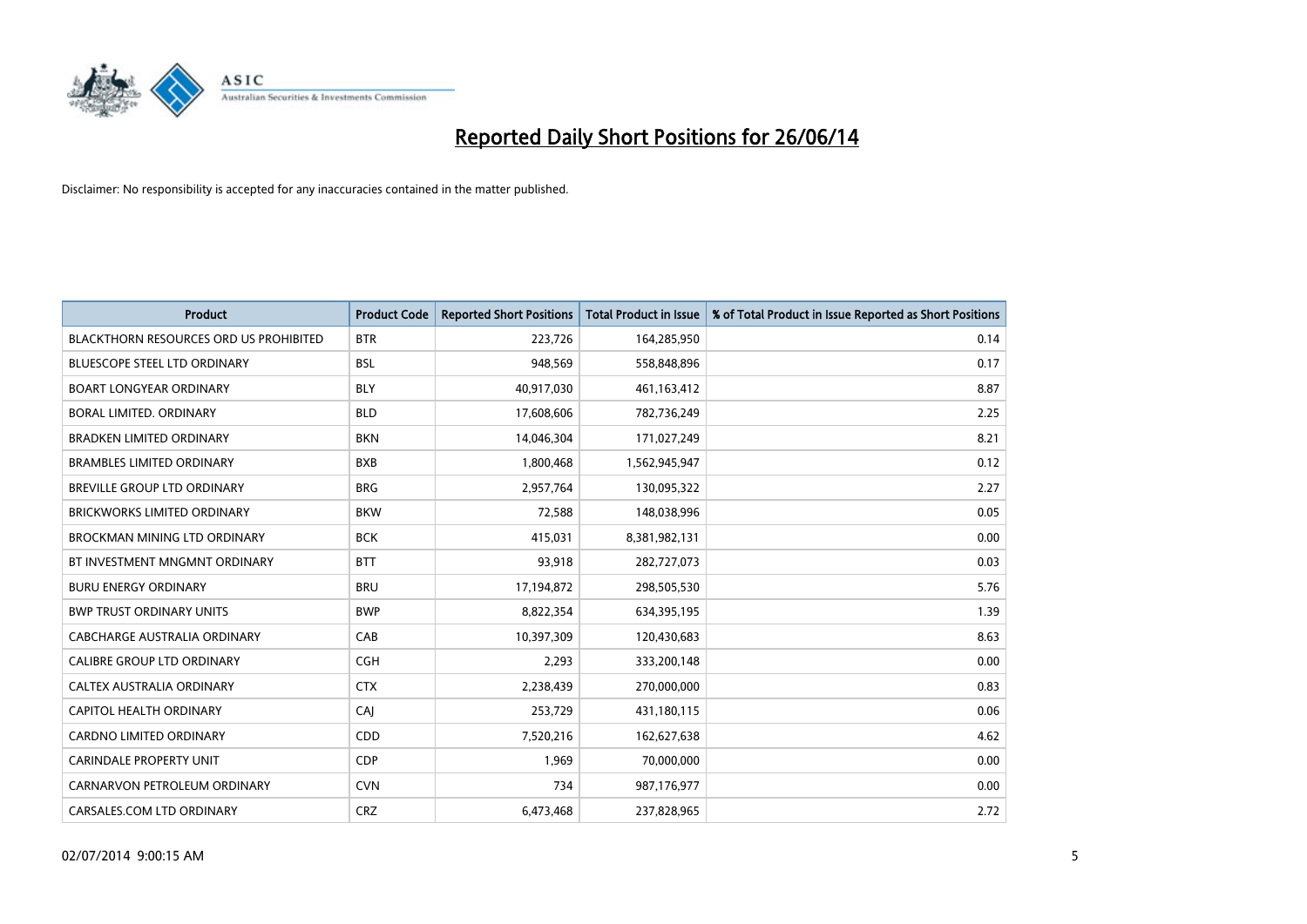

| <b>Product</b>                          | <b>Product Code</b> | <b>Reported Short Positions</b> | <b>Total Product in Issue</b> | % of Total Product in Issue Reported as Short Positions |
|-----------------------------------------|---------------------|---------------------------------|-------------------------------|---------------------------------------------------------|
| <b>CASH CONVERTERS ORDINARY</b>         | CCV                 | 10,080,551                      | 428,886,124                   | 2.35                                                    |
| CEDAR WOODS PROP. ORDINARY              | <b>CWP</b>          | 223,077                         | 78,336,371                    | 0.28                                                    |
| CENTRAL PETROLEUM ORDINARY              | <b>CTP</b>          | 1,291,165                       | 348,718,957                   | 0.37                                                    |
| CERAMIC FUEL CELLS ORDINARY             | <b>CFU</b>          | 4,058                           | 2,478,608,474                 | 0.00                                                    |
| CFS RETAIL TRUST GRP STAPLED SECURITIES | <b>CFX</b>          | 71,413,730                      | 3,018,050,810                 | 2.37                                                    |
| <b>CHALLENGER LIMITED ORDINARY</b>      | <b>CGF</b>          | 622,534                         | 530,862,585                   | 0.12                                                    |
| CHANDLER MACLEOD LTD ORDINARY           | <b>CMG</b>          | 83,787                          | 547,985,086                   | 0.02                                                    |
| CHARTER HALL GROUP STAPLED US PROHIBIT. | <b>CHC</b>          | 510,179                         | 347,925,558                   | 0.15                                                    |
| <b>CHARTER HALL RETAIL UNITS</b>        | <b>CQR</b>          | 9,643,658                       | 369,040,750                   | 2.61                                                    |
| <b>CHORUS LIMITED ORDINARY</b>          | CNU                 | 112,201                         | 396,369,767                   | 0.03                                                    |
| COAL OF AFRICA LTD ORDINARY             | <b>CZA</b>          | 426                             | 1,048,368,613                 | 0.00                                                    |
| <b>COALSPUR MINES LTD ORDINARY</b>      | <b>CPL</b>          | 2,986,989                       | 641,394,435                   | 0.47                                                    |
| <b>COBAR CONSOLIDATED ORDINARY</b>      | CCU                 | 100,000                         | 329,715,353                   | 0.03                                                    |
| COCA-COLA AMATIL ORDINARY               | <b>CCL</b>          | 8,891,248                       | 763,590,249                   | 1.16                                                    |
| <b>COCHLEAR LIMITED ORDINARY</b>        | COH                 | 10,339,389                      | 57,062,020                    | 18.12                                                   |
| COCKATOO COAL ORDINARY                  | <b>COK</b>          | 167,987                         | 4,560,196,928                 | 0.00                                                    |
| CODAN LIMITED ORDINARY                  | <b>CDA</b>          | 731,173                         | 176,969,924                   | 0.41                                                    |
| <b>COFFEY INTERNATIONAL ORDINARY</b>    | <b>COF</b>          | 7,994                           | 255,833,165                   | 0.00                                                    |
| COKAL LTD ORDINARY                      | <b>CKA</b>          | 6,820                           | 471,103,926                   | 0.00                                                    |
| <b>COLLECTION HOUSE ORDINARY</b>        | <b>CLH</b>          | 2,169,294                       | 129,717,785                   | 1.67                                                    |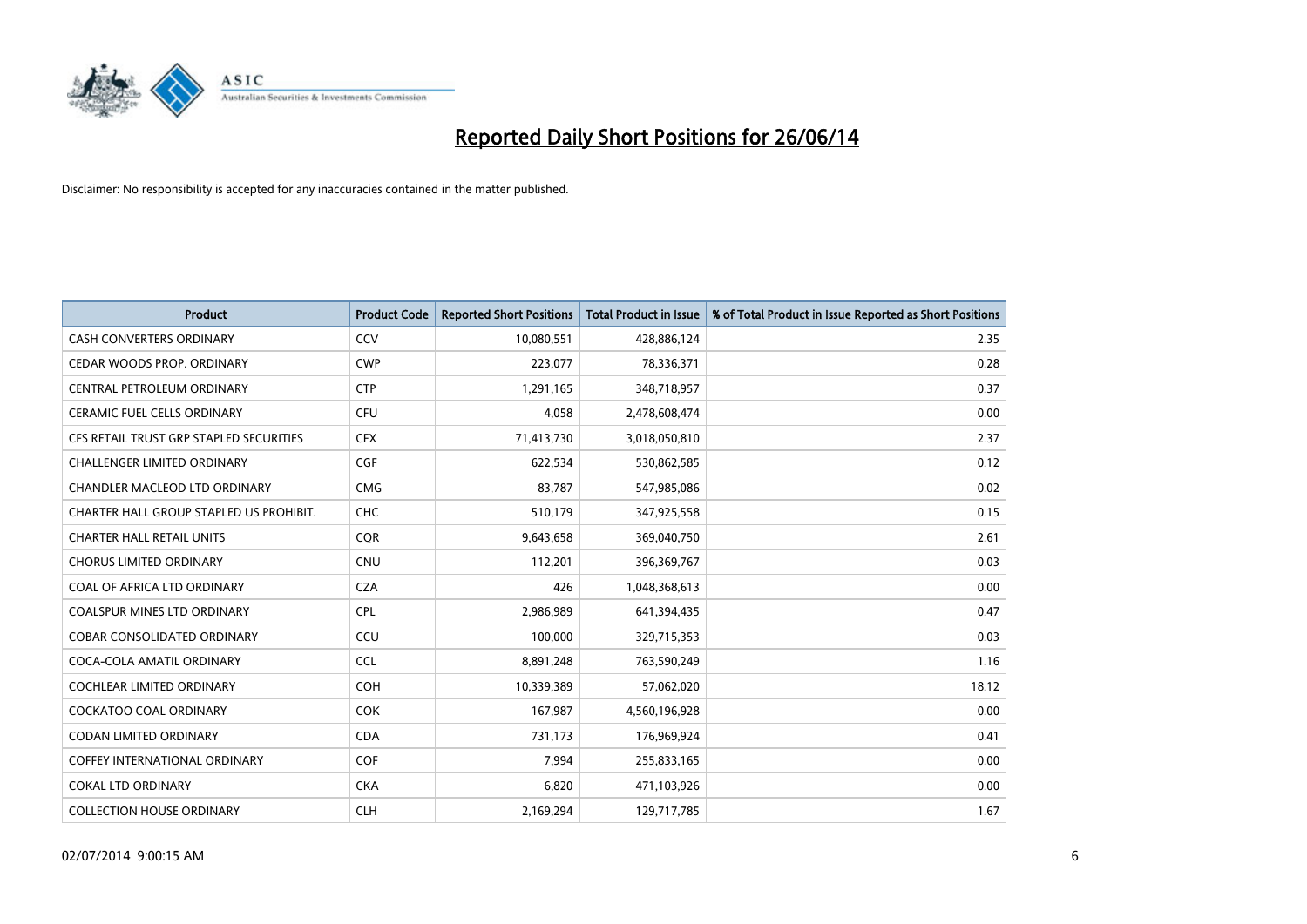

| <b>Product</b>                          | <b>Product Code</b> | <b>Reported Short Positions</b> | <b>Total Product in Issue</b> | % of Total Product in Issue Reported as Short Positions |
|-----------------------------------------|---------------------|---------------------------------|-------------------------------|---------------------------------------------------------|
| <b>COLLINS FOODS LTD ORDINARY</b>       | <b>CKF</b>          | 11,287                          | 93,000,003                    | 0.01                                                    |
| COMMONWEALTH BANK, ORDINARY             | <b>CBA</b>          | 9,053,116                       | 1,621,319,194                 | 0.56                                                    |
| COMPASS RESOURCES ORDINARY              | <b>CMR</b>          | 7,472                           | 1,403,744,100                 | 0.00                                                    |
| COMPUTERSHARE LTD ORDINARY              | <b>CPU</b>          | 11,884,042                      | 556,203,079                   | 2.14                                                    |
| <b>COOPER ENERGY LTD ORDINARY</b>       | <b>COE</b>          | 2,299                           | 329,235,509                   | 0.00                                                    |
| CORP TRAVEL LIMITED ORDINARY            | <b>CTD</b>          | 344,338                         | 89,890,762                    | 0.38                                                    |
| COVER-MORE GRP LTD ORDINARY             | <b>CVO</b>          | 5,583,005                       | 317,750,000                   | 1.76                                                    |
| <b>CREDIT CORP GROUP ORDINARY</b>       | <b>CCP</b>          | 278,831                         | 46,131,882                    | 0.60                                                    |
| <b>CROMWELL PROP STAPLED SECURITIES</b> | <b>CMW</b>          | 15,214,172                      | 1,727,280,850                 | 0.88                                                    |
| <b>CROWE HORWATH AUS ORDINARY</b>       | <b>CRH</b>          | 559,271                         | 273,005,429                   | 0.20                                                    |
| CROWN RESORTS LTD ORDINARY              | <b>CWN</b>          | 4,354,569                       | 728,394,185                   | 0.60                                                    |
| <b>CSG LIMITED ORDINARY</b>             | <b>CSV</b>          | 112,000                         | 278,973,075                   | 0.04                                                    |
| <b>CSL LIMITED ORDINARY</b>             | <b>CSL</b>          | 581,155                         | 478,179,966                   | 0.12                                                    |
| <b>CSR LIMITED ORDINARY</b>             | <b>CSR</b>          | 14,654,167                      | 506,000,315                   | 2.90                                                    |
| <b>CUDECO LIMITED ORDINARY</b>          | CDU                 | 9,225,704                       | 234,583,408                   | 3.93                                                    |
| DART ENERGY LTD ORDINARY                | <b>DTE</b>          | 2,489                           | 1,108,752,733                 | 0.00                                                    |
| DATA#3 LIMITED ORDINARY                 | <b>DTL</b>          | 304,883                         | 153,974,950                   | 0.20                                                    |
| DAVID JONES LIMITED ORDINARY            | <b>DJS</b>          | 20,176,720                      | 537,137,845                   | 3.76                                                    |
| DECMIL GROUP LIMITED ORDINARY           | <b>DCG</b>          | 1,357,640                       | 168,657,794                   | 0.80                                                    |
| DEEP YELLOW LIMITED ORDINARY            | <b>DYL</b>          | 840                             | 1,617,041,367                 | 0.00                                                    |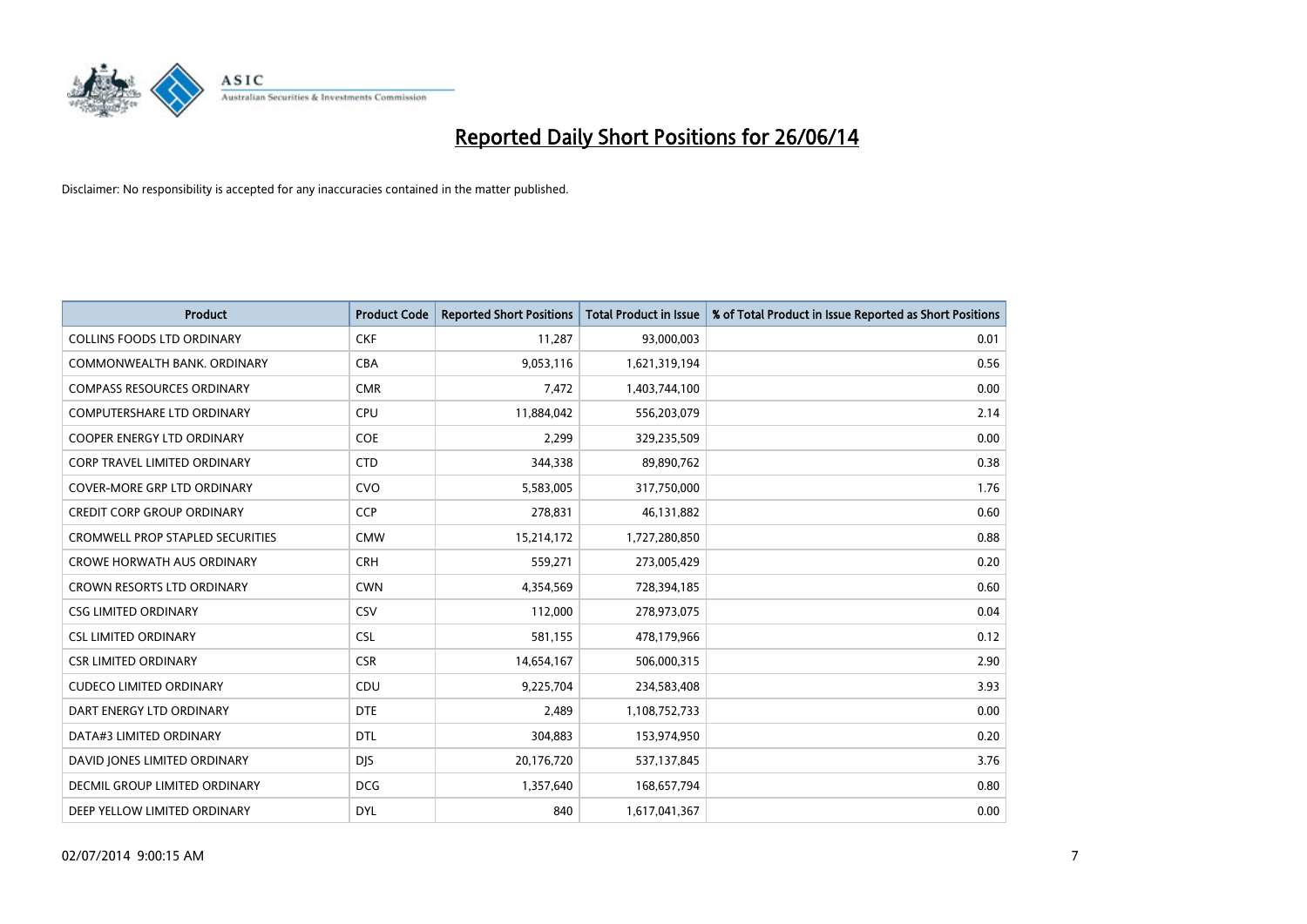

| <b>Product</b>                       | <b>Product Code</b> | <b>Reported Short Positions</b> | <b>Total Product in Issue</b> | % of Total Product in Issue Reported as Short Positions |
|--------------------------------------|---------------------|---------------------------------|-------------------------------|---------------------------------------------------------|
| DEXUS PROPERTY GROUP STAPLED UNITS   | <b>DXS</b>          | 14,397,800                      | 5,433,110,810                 | 0.27                                                    |
| DICK SMITH HLDGS ORDINARY            | <b>DSH</b>          | 17,365,565                      | 236,511,364                   | 7.34                                                    |
| DISCOVERY METALS LTD ORDINARY        | <b>DML</b>          | 1,310,235                       | 644,039,581                   | 0.20                                                    |
| DOMINO PIZZA ENTERPR ORDINARY        | <b>DMP</b>          | 2,426,600                       | 85,933,273                    | 2.82                                                    |
| DONACO INTERNATIONAL ORDINARY        | <b>DNA</b>          | 1,759,089                       | 460,282,631                   | 0.38                                                    |
| DORAY MINERALS LTD ORDINARY          | <b>DRM</b>          | 52,610                          | 163,401,768                   | 0.03                                                    |
| DOWNER EDI LIMITED ORDINARY          | <b>DOW</b>          | 18,606,438                      | 435,399,975                   | 4.27                                                    |
| DRAGON MINING LTD ORDINARY           | <b>DRA</b>          | 147                             | 88,840,613                    | 0.00                                                    |
| DRILLSEARCH ENERGY ORDINARY          | <b>DLS</b>          | 19,509,246                      | 445,245,370                   | 4.38                                                    |
| DUET GROUP STAPLED US PROHIBIT.      | <b>DUE</b>          | 5,426,624                       | 1,317,809,323                 | 0.41                                                    |
| DULUXGROUP LIMITED ORDINARY          | <b>DLX</b>          | 1,361,192                       | 383,503,942                   | 0.35                                                    |
| <b>DWS LTD ORDINARY</b>              | <b>DWS</b>          | 146,448                         | 132,362,763                   | 0.11                                                    |
| ECHO ENTERTAINMENT ORDINARY          | <b>EGP</b>          | 8,165,423                       | 825,672,730                   | 0.99                                                    |
| <b>ELDERS LIMITED ORDINARY</b>       | <b>ELD</b>          | 19,825,545                      | 455,013,329                   | 4.36                                                    |
| ELEMENTAL MINERALS ORDINARY          | <b>ELM</b>          | 129,129                         | 305,063,391                   | 0.04                                                    |
| <b>EMECO HOLDINGS ORDINARY</b>       | <b>EHL</b>          | 9,975,675                       | 599,675,707                   | 1.66                                                    |
| <b>ENDEAVOUR MIN CORP CDI 1:1</b>    | <b>EVR</b>          | 31,265                          | 57,448,149                    | 0.05                                                    |
| ENERGY RESOURCES ORDINARY 'A'        | <b>ERA</b>          | 9,714,593                       | 517,725,062                   | 1.88                                                    |
| <b>ENERGY WORLD CORPOR, ORDINARY</b> | <b>EWC</b>          | 43,138,721                      | 1,734,166,672                 | 2.49                                                    |
| ENVESTRA LIMITED ORDINARY            | ENV                 | 931,506                         | 1,796,808,474                 | 0.05                                                    |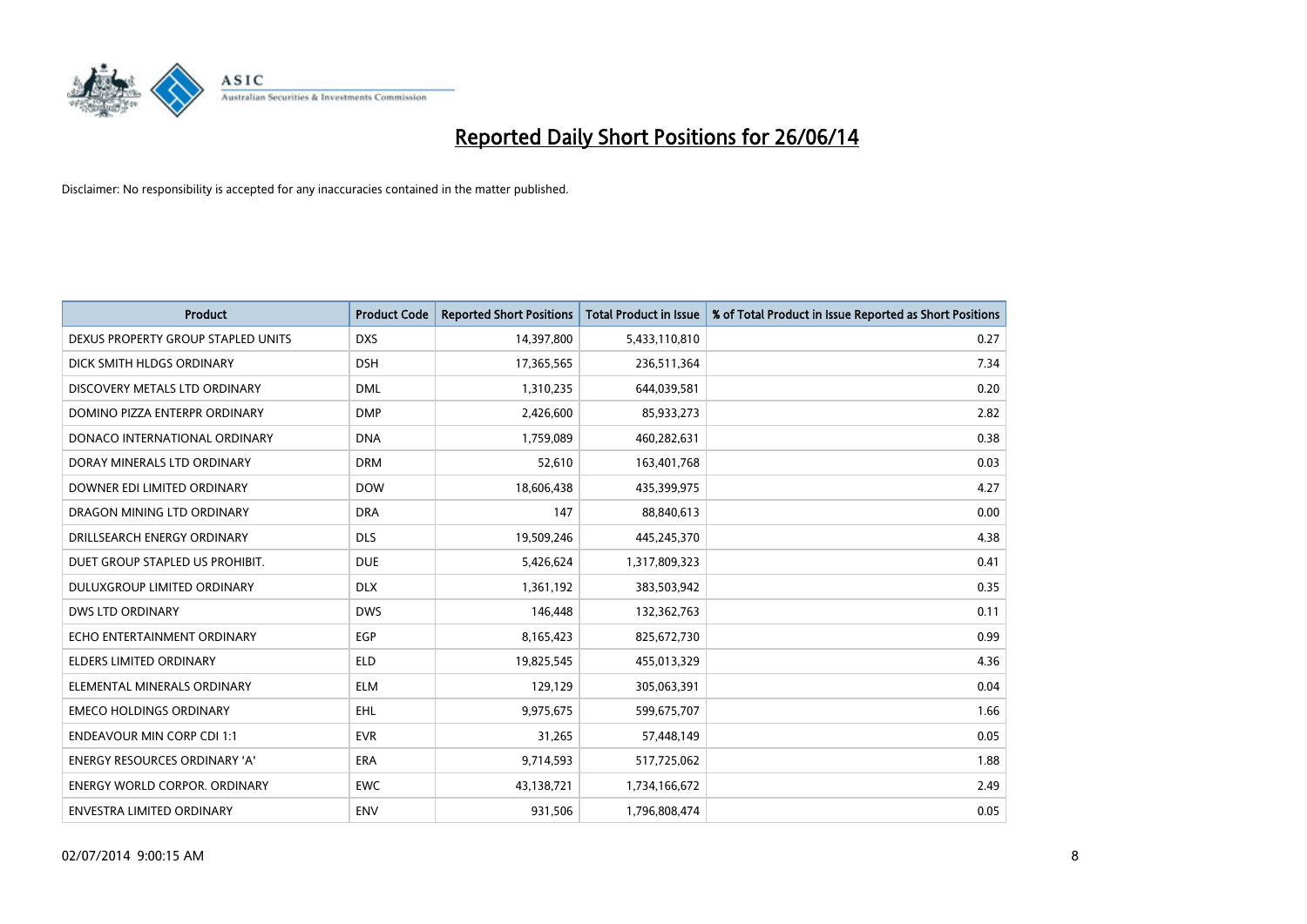

| <b>Product</b>                         | <b>Product Code</b> | <b>Reported Short Positions</b> | <b>Total Product in Issue</b> | % of Total Product in Issue Reported as Short Positions |
|----------------------------------------|---------------------|---------------------------------|-------------------------------|---------------------------------------------------------|
| EQUATORIAL RES LTD ORDINARY            | EQX                 | 174                             | 122,185,353                   | 0.00                                                    |
| EQUITY TRUSTEES ORDINARY               | EQT                 | 19                              | 19,104,667                    | 0.00                                                    |
| ERM POWER LIMITED ORDINARY             | <b>EPW</b>          | 696,376                         | 239,269,727                   | 0.29                                                    |
| ETHANE PIPELINE STAPLED SECURITIES     | <b>EPX</b>          | 4,168                           | 69,302,275                    | 0.01                                                    |
| EVOLUTION MINING LTD ORDINARY          | <b>EVN</b>          | 26,581,956                      | 709,989,453                   | 3.74                                                    |
| FAIRFAX MEDIA LTD ORDINARY             | <b>FXI</b>          | 75,352,627                      | 2,351,955,725                 | 3.20                                                    |
| <b>FANTASTIC HOLDINGS ORDINARY</b>     | <b>FAN</b>          | 77,431                          | 103,068,398                   | 0.08                                                    |
| FAR LTD ORDINARY                       | <b>FAR</b>          | 3,669,136                       | 2,699,846,742                 | 0.14                                                    |
| FEDERATION CNTRES ORD/UNIT STAPLED SEC | <b>FDC</b>          | 1,701,061                       | 1,427,641,565                 | 0.12                                                    |
| FINBAR GROUP LIMITED ORDINARY          | <b>FRI</b>          | 28,283                          | 227,018,204                   | 0.01                                                    |
| FISHER & PAYKEL H. ORDINARY            | <b>FPH</b>          | 6,985                           | 551,797,499                   | 0.00                                                    |
| FLEETWOOD CORP ORDINARY                | <b>FWD</b>          | 2,161,252                       | 60,581,211                    | 3.57                                                    |
| FLETCHER BUILDING ORDINARY             | <b>FBU</b>          | 2,014,839                       | 687,854,788                   | 0.29                                                    |
| FLEXIGROUP LIMITED ORDINARY            | FXL                 | 2,680,272                       | 304,096,060                   | 0.88                                                    |
| FLIGHT CENTRE TRAVEL ORDINARY          | <b>FLT</b>          | 5,552,348                       | 100,566,954                   | 5.52                                                    |
| <b>FLINDERS MINES LTD ORDINARY</b>     | <b>FMS</b>          | 14,850,000                      | 2,400,995,602                 | 0.62                                                    |
| <b>FOCUS MINERALS LTD ORDINARY</b>     | <b>FML</b>          | 4,960,206                       | 9,137,375,877                 | 0.05                                                    |
| FOLKESTONE EDU TRUST UNITS             | <b>FET</b>          | 10,535                          | 205,069,661                   | 0.01                                                    |
| FONTERRA SHARE FUND ORDINARY UNITS     | <b>FSF</b>          | 1,199,196                       | 105,899,349                   | 1.13                                                    |
| <b>FORGE GROUP LIMITED ORDINARY</b>    | FGE                 | 2,021,589                       | 86,169,014                    | 2.35                                                    |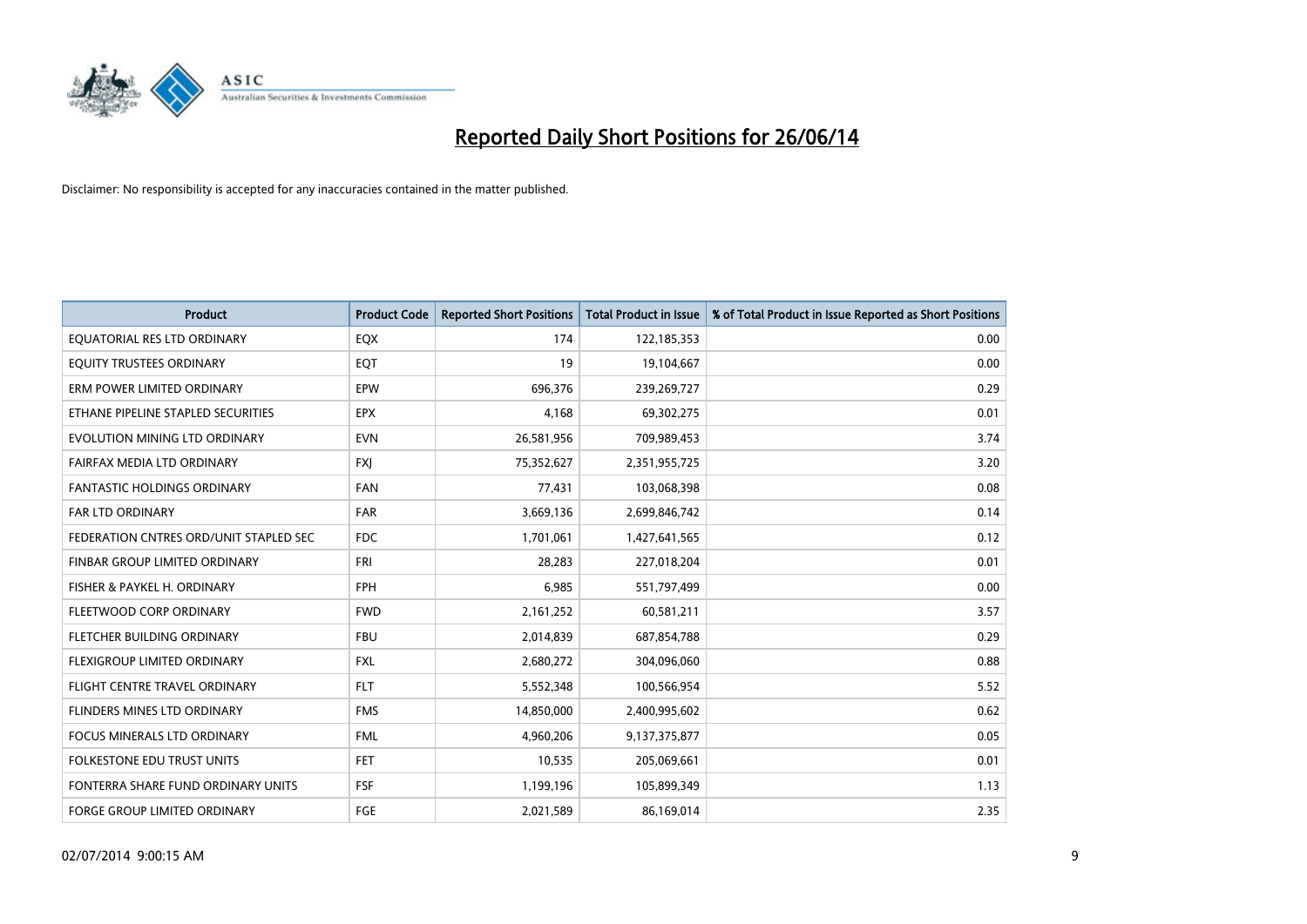

| <b>Product</b>                                   | <b>Product Code</b> | <b>Reported Short Positions</b> | <b>Total Product in Issue</b> | % of Total Product in Issue Reported as Short Positions |
|--------------------------------------------------|---------------------|---------------------------------|-------------------------------|---------------------------------------------------------|
| FORTESCUE METALS GRP ORDINARY                    | <b>FMG</b>          | 210,994,934                     | 3,113,798,151                 | 6.78                                                    |
| FREEDOM FOOD LTD ORDINARY                        | <b>FNP</b>          | 13,870                          | 150,645,371                   | 0.01                                                    |
| <b>G.U.D. HOLDINGS ORDINARY</b>                  | GUD                 | 3,213,362                       | 70,939,492                    | 4.53                                                    |
| <b>G8 EDUCATION LIMITED ORDINARY</b>             | <b>GEM</b>          | 12,065,257                      | 330,941,088                   | 3.65                                                    |
| <b>GALAXY RESOURCES ORDINARY</b>                 | GXY                 | 49,595                          | 1,027,077,829                 | 0.00                                                    |
| <b>GDI PROPERTY GRP STAPLED SECURITIES</b>       | <b>GDI</b>          | 328,556                         | 567,575,025                   | 0.06                                                    |
| <b>GENESIS ENERGY LTD ORDINARY</b>               | <b>GNE</b>          | 18,000                          | 1,000,000,000                 | 0.00                                                    |
| <b>GENETIC TECHNOLOGIES ORDINARY</b>             | <b>GTG</b>          | 1,032,000                       | 590,948,752                   | 0.17                                                    |
| <b>GENWORTH MORTGAGE ORDINARY</b>                | <b>GMA</b>          | 271,000                         | 650,000,000                   | 0.04                                                    |
| <b>GEODYNAMICS LIMITED ORDINARY</b>              | GDY                 | 819                             | 435,880,130                   | 0.00                                                    |
| <b>GINDALBIE METALS LTD ORDINARY</b>             | GBG                 | 34,533,417                      | 1,494,007,381                 | 2.31                                                    |
| <b>GOODMAN FIELDER, ORDINARY</b>                 | GFF                 | 12,997,170                      | 1,955,559,207                 | 0.66                                                    |
| <b>GOODMAN GROUP STAPLED</b>                     | <b>GMG</b>          | 10,062,382                      | 1,727,685,976                 | 0.58                                                    |
| <b>GPT GROUP STAPLED SEC.</b>                    | GPT                 | 4,942,458                       | 1,685,460,955                 | 0.29                                                    |
| <b>GRAINCORP LIMITED A CLASS ORDINARY</b>        | <b>GNC</b>          | 11,099,334                      | 228,855,628                   | 4.85                                                    |
| <b>GRANGE RESOURCES, ORDINARY</b>                | <b>GRR</b>          | 5,813,963                       | 1,157,097,869                 | 0.50                                                    |
| <b>GREENCROSS LIMITED ORDINARY</b>               | GXL                 | 626,463                         | 90,893,174                    | 0.69                                                    |
| <b>GREENLAND MIN EN LTD ORDINARY</b>             | GGG                 | 7,199,184                       | 576,477,827                   | 1.25                                                    |
| <b>GREENLAND MIN EN LTD RIGHTS 26-JUN-14</b>     | GGGR                | 128,138                         | 88,685,050                    | 0.14                                                    |
| <b>GROWTHPOINT PROPERTY ORD/UNIT STAPLED SEC</b> | GOZ                 | 428,292                         | 488,029,437                   | 0.09                                                    |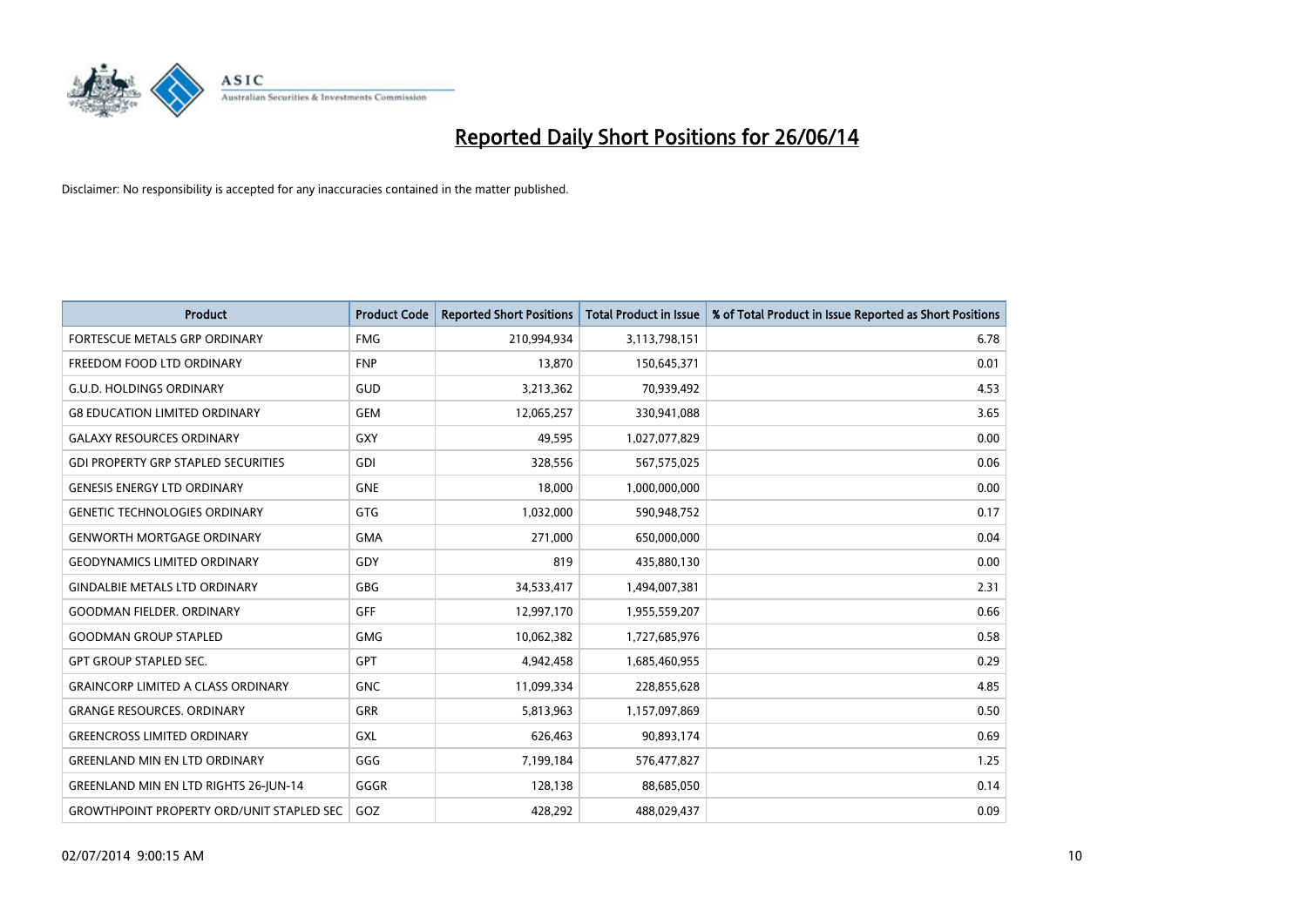

| <b>Product</b>                       | <b>Product Code</b> | <b>Reported Short Positions</b> | <b>Total Product in Issue</b> | % of Total Product in Issue Reported as Short Positions |
|--------------------------------------|---------------------|---------------------------------|-------------------------------|---------------------------------------------------------|
| <b>GRYPHON MINERALS LTD ORDINARY</b> | GRY                 | 4,297,286                       | 401,011,505                   | 1.07                                                    |
| <b>GUILDFORD COAL LTD ORDINARY</b>   | <b>GUF</b>          | 497,891                         | 761,857,020                   | 0.07                                                    |
| <b>GUINNESS PEAT GROUP. CDI 1:1</b>  | <b>GPG</b>          | 1,925                           | 171,244,089                   | 0.00                                                    |
| <b>GWA GROUP LTD ORDINARY</b>        | <b>GWA</b>          | 16,993,369                      | 306,533,770                   | 5.54                                                    |
| HANSEN TECHNOLOGIES ORDINARY         | <b>HSN</b>          | 610                             | 161,209,642                   | 0.00                                                    |
| <b>HARVEY NORMAN ORDINARY</b>        | <b>HVN</b>          | 60,611,890                      | 1,062,316,784                 | 5.71                                                    |
| <b>HENDERSON GROUP CDI 1:1</b>       | <b>HGG</b>          | 869,682                         | 667,097,807                   | 0.13                                                    |
| HFA HOLDINGS LIMITED ORDINARY        | <b>HFA</b>          | 3,809                           | 118,738,157                   | 0.00                                                    |
| HIGHFIELD RES LTD ORDINARY           | <b>HFR</b>          | 152,674                         | 151,858,336                   | 0.10                                                    |
| <b>HIGHLANDS PACIFIC ORDINARY</b>    | <b>HIG</b>          | 3,153                           | 854,261,346                   | 0.00                                                    |
| <b>HILLS LTD ORDINARY</b>            | <b>HIL</b>          | 100,827                         | 234,673,087                   | 0.04                                                    |
| HORIZON OIL LIMITED ORDINARY         | <b>HZN</b>          | 64,998,190                      | 1,301,981,265                 | 4.99                                                    |
| <b>IBUY GROUP LTD ORDINARY</b>       | <b>IBY</b>          | 4,008,988                       | 426,069,834                   | 0.94                                                    |
| <b>ICAR ASIA LTD ORDINARY</b>        | ICO                 | 36,670                          | 122,287,174                   | 0.03                                                    |
| <b>ICON ENERGY LIMITED ORDINARY</b>  | <b>ICN</b>          | 27,075                          | 615,774,351                   | 0.00                                                    |
| <b>IINET LIMITED ORDINARY</b>        | <b>IIN</b>          | 6,897,586                       | 161,238,847                   | 4.28                                                    |
| <b>ILUKA RESOURCES ORDINARY</b>      | ILU                 | 38,369,296                      | 418,700,517                   | 9.16                                                    |
| <b>IMDEX LIMITED ORDINARY</b>        | <b>IMD</b>          | 4,034,479                       | 212,110,368                   | 1.90                                                    |
| <b>INCITEC PIVOT ORDINARY</b>        | IPL                 | 29,170,392                      | 1,644,919,097                 | 1.77                                                    |
| <b>INDEPENDENCE GROUP ORDINARY</b>   | <b>IGO</b>          | 269,455                         | 233,323,905                   | 0.12                                                    |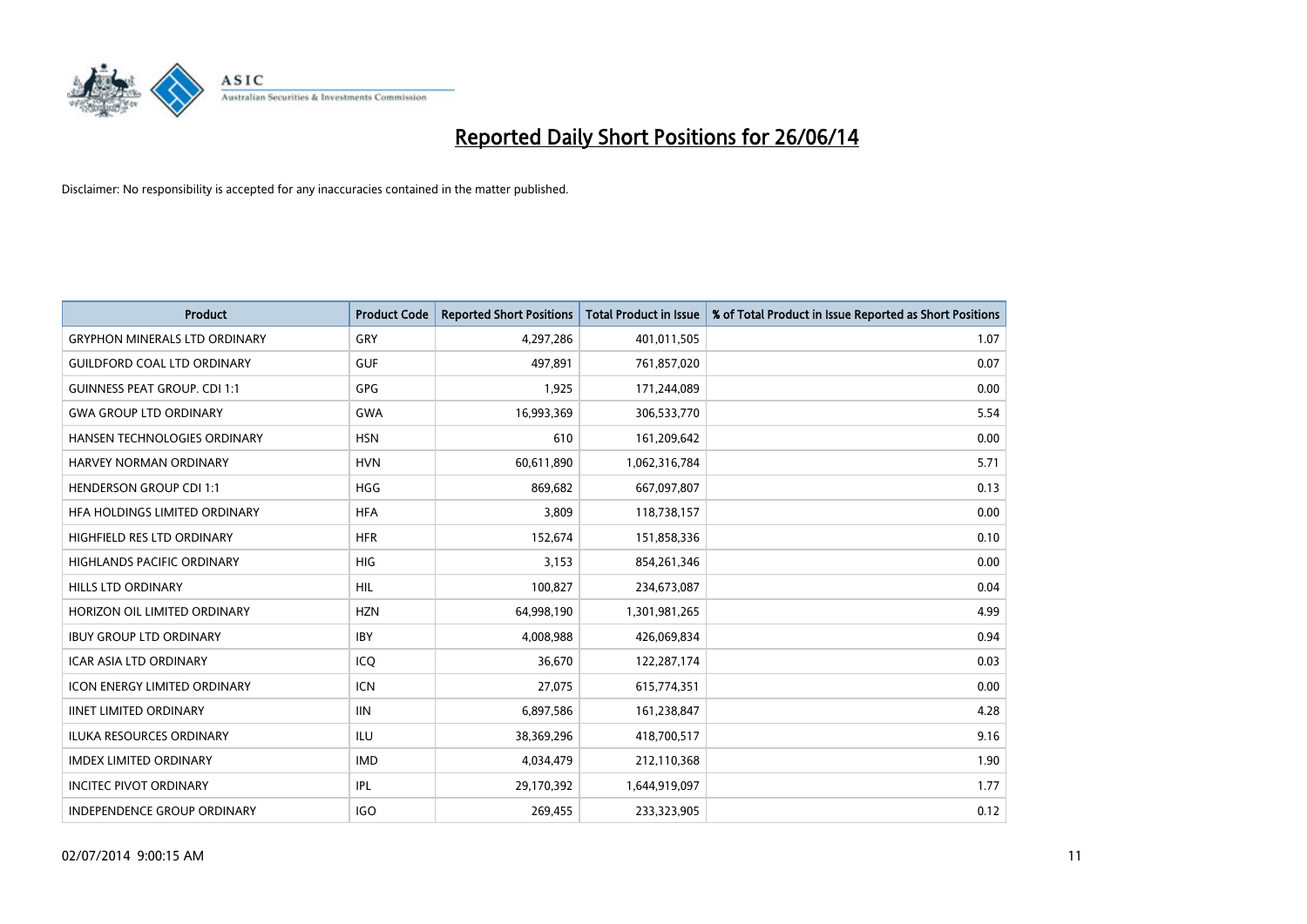

| <b>Product</b>                                  | <b>Product Code</b> | <b>Reported Short Positions</b> | <b>Total Product in Issue</b> | % of Total Product in Issue Reported as Short Positions |
|-------------------------------------------------|---------------------|---------------------------------|-------------------------------|---------------------------------------------------------|
| <b>INDOCHINE MINING LTD ORDINARY</b>            | <b>IDC</b>          | 18,008                          | 1,095,830,301                 | 0.00                                                    |
| INDOPHIL RESOURCES ORDINARY                     | <b>IRN</b>          | 153,254                         | 1,203,146,194                 | 0.01                                                    |
| <b>INDUSTRIA REIT STAPLED</b>                   | <b>IDR</b>          | 129,940                         | 125,000,001                   | 0.10                                                    |
| INFIGEN ENERGY STAPLED SECURITIES               | <b>IFN</b>          | 2,438,972                       | 764,993,434                   | 0.32                                                    |
| <b>INFOMEDIA LTD ORDINARY</b>                   | <b>IFM</b>          | 68,689                          | 306,766,855                   | 0.02                                                    |
| <b>INGENIA GROUP STAPLED SECURITIES</b>         | <b>INA</b>          | 2,363,148                       | 676,240,232                   | 0.35                                                    |
| <b>INSURANCE AUSTRALIA ORDINARY</b>             | IAG                 | 14,914,468                      | 2,341,618,048                 | 0.64                                                    |
| <b>INTREPID MINES ORDINARY</b>                  | <b>IAU</b>          | 6,427,632                       | 557,343,570                   | 1.15                                                    |
| <b>INVESTA OFFICE FUND STAPLED SECURITIES</b>   | <b>IOF</b>          | 1,272,841                       | 614,047,458                   | 0.21                                                    |
| <b>INVOCARE LIMITED ORDINARY</b>                | <b>IVC</b>          | 4,536,586                       | 110,030,298                   | 4.12                                                    |
| <b>IOOF HOLDINGS LTD ORDINARY</b>               | IFL                 | 4,930,883                       | 232,118,034                   | 2.12                                                    |
| <b>IPROPERTY GROUP LTD ORDINARY</b>             | <b>IPP</b>          | 2,858,154                       | 181,703,204                   | 1.57                                                    |
| <b>IRESS LIMITED ORDINARY</b>                   | <b>IRE</b>          | 4,117,344                       | 158,585,126                   | 2.60                                                    |
| <b>IRON ORE HOLDINGS ORDINARY</b>               | <b>IOH</b>          | 26,197                          | 161,174,005                   | 0.02                                                    |
| <b>ISELECT LTD ORDINARY</b>                     | <b>ISU</b>          | 293,084                         | 260,889,894                   | 0.11                                                    |
| <b>ISENTIA GROUP LTD ORDINARY</b>               | <b>ISD</b>          | 15,000                          | 200,000,001                   | 0.01                                                    |
| <b>JAMES HARDIE INDUST CHESS DEPOSITARY INT</b> | <b>IHX</b>          | 3,593,077                       | 445,582,063                   | 0.81                                                    |
| JAPARA HEALTHCARE LT ORDINARY                   | <b>IHC</b>          | 7,885,237                       | 262,500,000                   | 3.00                                                    |
| <b>JB HI-FI LIMITED ORDINARY</b>                | <b>IBH</b>          | 12,939,974                      | 98,947,309                    | 13.08                                                   |
| <b>KAGARA LTD ORDINARY</b>                      | KZL                 | 4,528,204                       | 798,953,117                   | 0.57                                                    |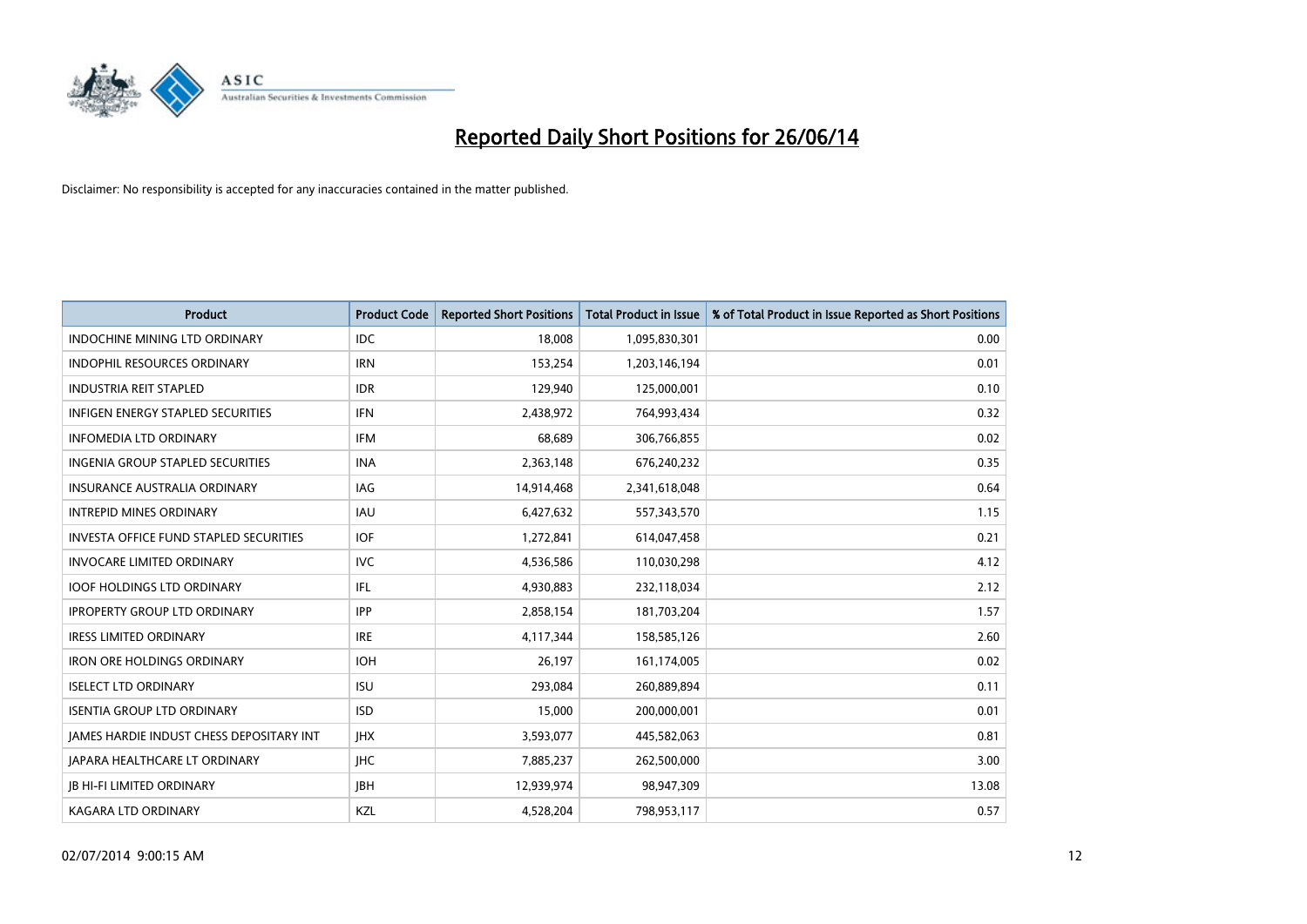

| <b>Product</b>                        | <b>Product Code</b> | <b>Reported Short Positions</b> | <b>Total Product in Issue</b> | % of Total Product in Issue Reported as Short Positions |
|---------------------------------------|---------------------|---------------------------------|-------------------------------|---------------------------------------------------------|
| KAROON GAS AUSTRALIA ORDINARY         | <b>KAR</b>          | 13,018,992                      | 255,841,581                   | 5.09                                                    |
| KATHMANDU HOLD LTD ORDINARY           | <b>KMD</b>          | 2,091,582                       | 200,633,469                   | 1.04                                                    |
| <b>KBL MINING LIMITED ORDINARY</b>    | <b>KBL</b>          | 1,820                           | 393,535,629                   | 0.00                                                    |
| KINGSGATE CONSOLID. ORDINARY          | <b>KCN</b>          | 8,544,905                       | 223,584,937                   | 3.82                                                    |
| KINGSROSE MINING LTD ORDINARY         | <b>KRM</b>          | 312,924                         | 358,611,493                   | 0.09                                                    |
| LEIGHTON HOLDINGS ORDINARY            | LEI                 | 6,528,108                       | 338,503,563                   | 1.93                                                    |
| LEND LEASE GROUP UNIT/ORD STAPLED     | LLC                 | 4,982,680                       | 577,475,833                   | 0.86                                                    |
| LIQUEFIED NATURAL ORDINARY            | LNG                 | 3,049,622                       | 446,439,015                   | 0.68                                                    |
| LONESTAR RESO LTD ORDINARY            | <b>LNR</b>          | 8,410                           | 752,187,211                   | 0.00                                                    |
| LYCOPODIUM LIMITED ORDINARY           | LYL                 | 1                               | 38,965,103                    | 0.00                                                    |
| LYNAS CORPORATION ORDINARY            | <b>LYC</b>          | 117,502,073                     | 2,333,661,566                 | 5.04                                                    |
| <b>M2 GRP LTD ORDINARY</b>            | <b>MTU</b>          | 15,665,725                      | 180,431,516                   | 8.68                                                    |
| <b>MACA LIMITED ORDINARY</b>          | <b>MLD</b>          | 56,211                          | 202,676,373                   | 0.03                                                    |
| <b>MACMAHON HOLDINGS ORDINARY</b>     | MAH                 | 176,949                         | 1,261,699,966                 | 0.01                                                    |
| MACO ATLAS ROADS GRP ORDINARY STAPLED | <b>MQA</b>          | 3,725,189                       | 487,230,540                   | 0.76                                                    |
| MACQUARIE GROUP LTD ORDINARY          | <b>MOG</b>          | 1,379,090                       | 321,175,323                   | 0.43                                                    |
| MAGELLAN FIN GRP LTD ORDINARY         | <b>MFG</b>          | 2,768,828                       | 158,842,157                   | 1.74                                                    |
| MANTRA GROUP LTD ORDINARY             | <b>MTR</b>          | 52,429                          | 249,471,229                   | 0.02                                                    |
| MATRIX C & E LTD ORDINARY             | <b>MCE</b>          | 2,752,020                       | 94,555,428                    | 2.91                                                    |
| MAVERICK DRILLING ORDINARY            | <b>MAD</b>          | 4,658,739                       | 533,885,763                   | 0.87                                                    |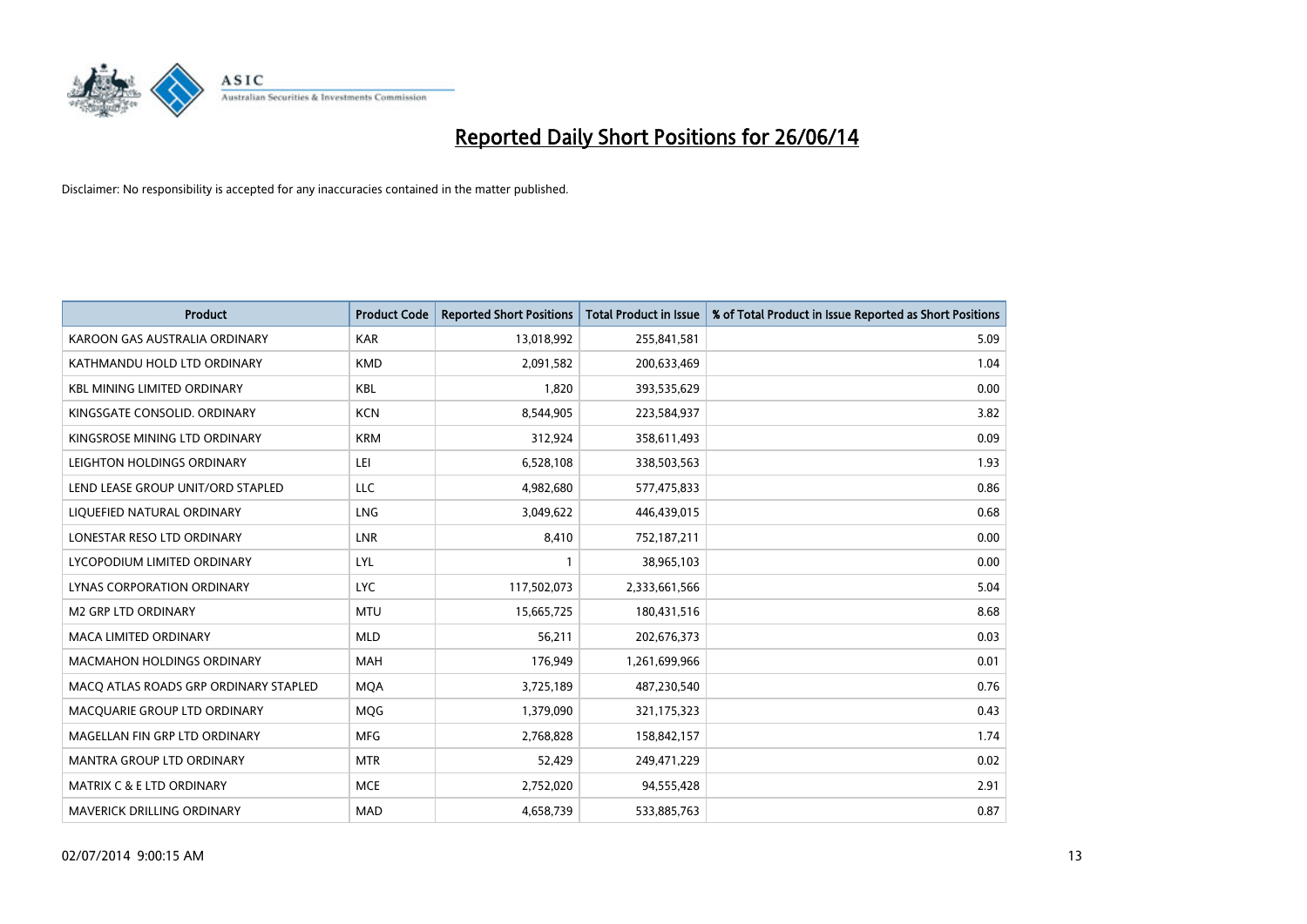

| <b>Product</b>                       | <b>Product Code</b> | <b>Reported Short Positions</b> | <b>Total Product in Issue</b> | % of Total Product in Issue Reported as Short Positions |
|--------------------------------------|---------------------|---------------------------------|-------------------------------|---------------------------------------------------------|
| <b>MAXITRANS INDUSTRIES ORDINARY</b> | <b>MXI</b>          | 441,626                         | 185,075,653                   | 0.24                                                    |
| MAYNE PHARMA LTD ORDINARY            | <b>MYX</b>          | 1,970,075                       | 586,651,477                   | 0.34                                                    |
| MCALEESE LTD ORDINARY                | <b>MCS</b>          | 3,244                           | 287,365,502                   | 0.00                                                    |
| MCMILLAN SHAKESPEARE ORDINARY        | <b>MMS</b>          | 497,200                         | 74,523,965                    | 0.67                                                    |
| <b>MCPHERSON'S LTD ORDINARY</b>      | <b>MCP</b>          | 119,404                         | 95,434,645                    | 0.13                                                    |
| MEDUSA MINING LTD ORDINARY           | <b>MML</b>          | 7,450,550                       | 207,794,301                   | 3.59                                                    |
| MELBOURNE IT LIMITED ORDINARY        | <b>MLB</b>          | 22,768                          | 92,944,392                    | 0.02                                                    |
| <b>MERMAID MARINE ORDINARY</b>       | <b>MRM</b>          | 6,376,812                       | 366,766,098                   | 1.74                                                    |
| MESOBLAST LIMITED ORDINARY           | <b>MSB</b>          | 20,446,910                      | 321,616,694                   | 6.36                                                    |
| METALS X LIMITED ORDINARY            | <b>MLX</b>          | 1,321,224                       | 1,655,386,110                 | 0.08                                                    |
| METCASH LIMITED ORDINARY             | <b>MTS</b>          | 105,886,683                     | 888,338,048                   | 11.92                                                   |
| METMINCO LIMITED ORDINARY            | <b>MNC</b>          | 142,147                         | 1,749,543,023                 | 0.01                                                    |
| MIGHTY RIVER POWER ORDINARY          | <b>MYT</b>          | 3,940,127                       | 1,400,012,517                 | 0.28                                                    |
| MINCOR RESOURCES NL ORDINARY         | <b>MCR</b>          | 36,540                          | 188,208,274                   | 0.02                                                    |
| MINERAL DEPOSITS ORDINARY            | <b>MDL</b>          | 987,295                         | 103,538,786                   | 0.95                                                    |
| MINERAL RESOURCES. ORDINARY          | <b>MIN</b>          | 11,537,613                      | 186,556,246                   | 6.18                                                    |
| MINT WIRELESS ORDINARY               | <b>MNW</b>          | 1,314,030                       | 450,872,395                   | 0.29                                                    |
| MIRABELA NICKEL LTD ORDINARY         | <b>MBN</b>          | 18,455,648                      | 876,801,147                   | 2.10                                                    |
| MIRVAC GROUP STAPLED SECURITIES      | <b>MGR</b>          | 8,818,960                       | 3,692,279,772                 | 0.24                                                    |
| MOLOPO ENERGY LTD ORDINARY           | <b>MPO</b>          | 242,623                         | 248,520,949                   | 0.10                                                    |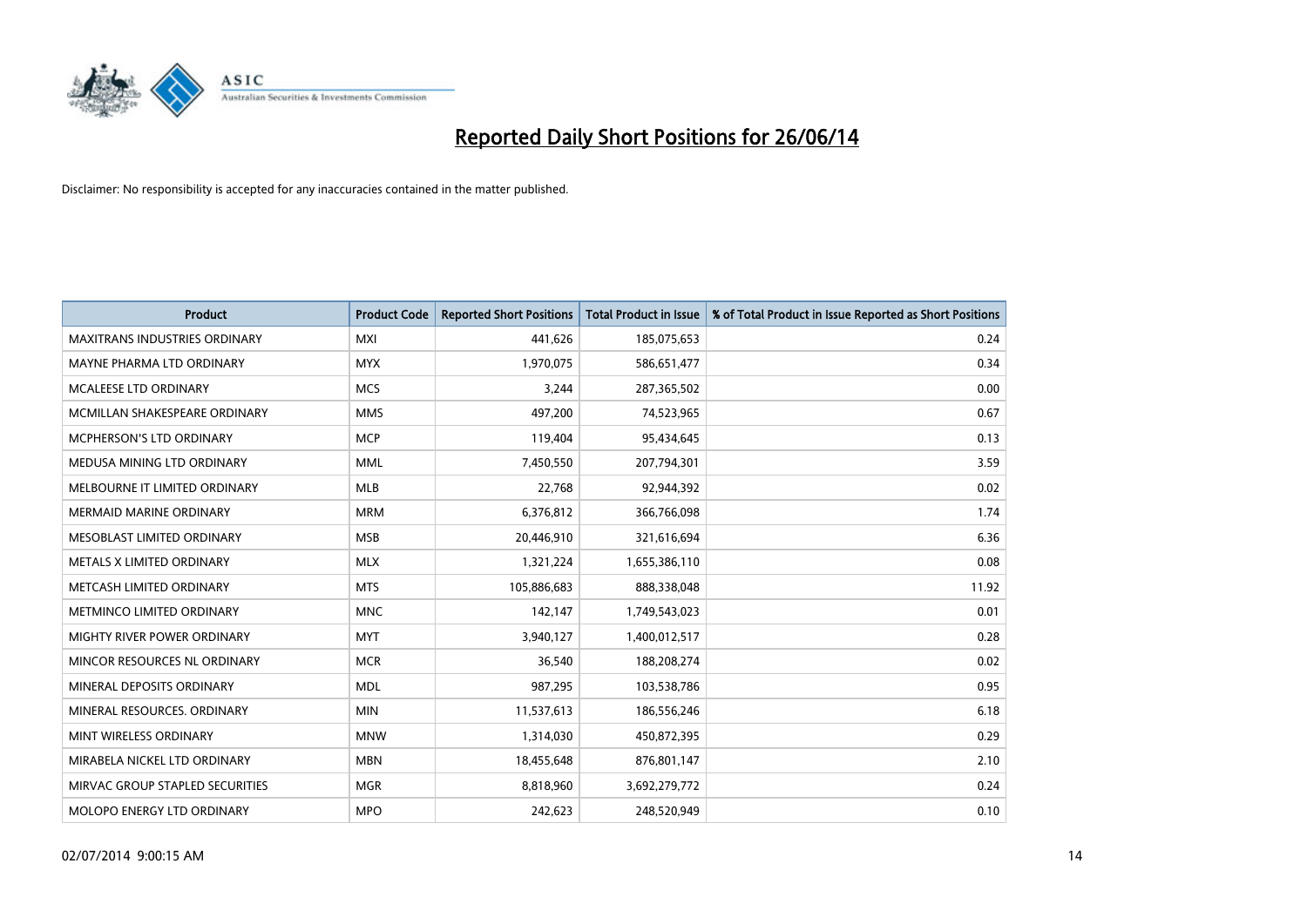

| <b>Product</b>                  | <b>Product Code</b> | <b>Reported Short Positions</b> | <b>Total Product in Issue</b> | % of Total Product in Issue Reported as Short Positions |
|---------------------------------|---------------------|---------------------------------|-------------------------------|---------------------------------------------------------|
| MONADELPHOUS GROUP ORDINARY     | <b>MND</b>          | 11,901,406                      | 92,679,570                    | 12.84                                                   |
| MONASH IVF GROUP LTD ORDINARY   | MVF                 | 69,893                          | 231,081,089                   | 0.03                                                    |
| MORTGAGE CHOICE LTD ORDINARY    | <b>MOC</b>          | 17,875                          | 123,780,387                   | 0.01                                                    |
| MOUNT GIBSON IRON ORDINARY      | MGX                 | 12,144,415                      | 1,090,584,232                 | 1.11                                                    |
| MULTIPLEX SITES SITES           | <b>MXUPA</b>        | 1,736                           | 4,500,000                     | 0.04                                                    |
| MURCHISON METALS LTD ORDINARY   | <b>MMX</b>          | 215,291                         | 450,497,346                   | 0.05                                                    |
| MYER HOLDINGS LTD ORDINARY      | <b>MYR</b>          | 60,685,185                      | 585,684,551                   | 10.36                                                   |
| <b>MYSTATE LIMITED ORDINARY</b> | <b>MYS</b>          | 7,017                           | 87,261,995                    | 0.01                                                    |
| NANOSONICS LIMITED ORDINARY     | <b>NAN</b>          | 1,678,513                       | 263,823,826                   | 0.64                                                    |
| NATIONAL AUST, BANK ORDINARY    | <b>NAB</b>          | 7,704,087                       | 2,353,916,258                 | 0.33                                                    |
| NATIONAL STORAGE STAPLED        | <b>NSR</b>          | 351,658                         | 244,897,096                   | 0.14                                                    |
| NAVITAS LIMITED ORDINARY        | <b>NVT</b>          | 2,610,224                       | 375,712,581                   | 0.69                                                    |
| NEARMAP LTD ORDINARY            | <b>NEA</b>          | 615,333                         | 337,346,101                   | 0.18                                                    |
| NEON ENERGY LIMITED ORDINARY    | <b>NEN</b>          | 744,474                         | 553,037,848                   | 0.13                                                    |
| NEUREN PHARMACEUT, ORDINARY     | <b>NEU</b>          | 225,038                         | 1,552,012,026                 | 0.01                                                    |
| NEW HOPE CORPORATION ORDINARY   | NHC                 | 1,143,541                       | 830,933,112                   | 0.14                                                    |
| NEWCREST MINING ORDINARY        | <b>NCM</b>          | 13,417,216                      | 766,510,971                   | 1.75                                                    |
| NEWS CORP A NON-VOTING CDI      | <b>NWSLV</b>        | 403,928                         | 3,111,659                     | 12.98                                                   |
| NEWS CORP B VOTING CDI          | <b>NWS</b>          | 2,225,030                       | 21,481,870                    | 10.36                                                   |
| NEWSAT LIMITED ORDINARY         | <b>NWT</b>          | 7,629,735                       | 612,199,841                   | 1.25                                                    |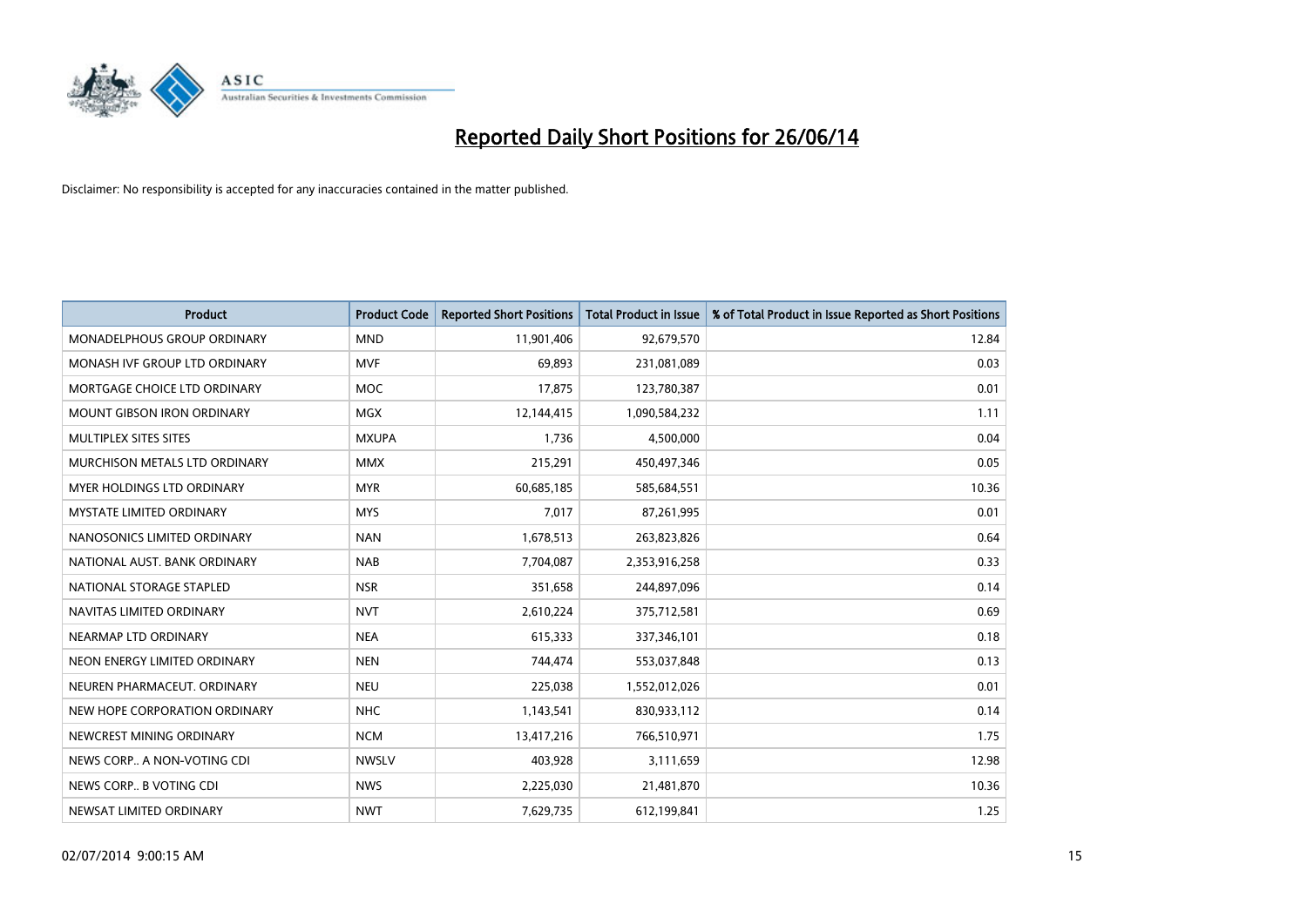

| <b>Product</b>                        | <b>Product Code</b> | <b>Reported Short Positions</b> | <b>Total Product in Issue</b> | % of Total Product in Issue Reported as Short Positions |
|---------------------------------------|---------------------|---------------------------------|-------------------------------|---------------------------------------------------------|
| NEXTDC LIMITED ORDINARY               | <b>NXT</b>          | 15,959,046                      | 193,154,486                   | 8.26                                                    |
| NEXUS ENERGY LIMITED ORDINARY         | <b>NXS</b>          | 83,985                          | 1,330,219,459                 | 0.01                                                    |
| NIB HOLDINGS LIMITED ORDINARY         | <b>NHF</b>          | 2,254,353                       | 439,004,182                   | 0.51                                                    |
| NICK SCALI LIMITED ORDINARY           | <b>NCK</b>          | $\mathbf{1}$                    | 81,000,000                    | 0.00                                                    |
| NIDO PETROLEUM ORDINARY               | <b>NDO</b>          | 47,402                          | 2,048,317,635                 | 0.00                                                    |
| NINE ENTERTAINMENT ORDINARY           | <b>NEC</b>          | 9,622,997                       | 940,295,023                   | 1.02                                                    |
| NOBLE MINERAL RES ORDINARY            | <b>NMG</b>          | 2,365,726                       | 666,397,952                   | 0.36                                                    |
| NORTHERN IRON LTD ORDINARY            | <b>NFE</b>          | 20,000                          | 484,405,314                   | 0.00                                                    |
| NORTHERN STAR ORDINARY                | <b>NST</b>          | 3,058,845                       | 578,591,915                   | 0.53                                                    |
| NRW HOLDINGS LIMITED ORDINARY         | <b>NWH</b>          | 12,180,162                      | 278,888,011                   | 4.37                                                    |
| NUCOAL RESOURCES LTD ORDINARY         | <b>NCR</b>          |                                 | 768,612,354                   | 0.00                                                    |
| NUFARM LIMITED ORDINARY               | <b>NUF</b>          | 15,894,872                      | 264,021,627                   | 6.02                                                    |
| NUPLEX INDUSTRIES ORDINARY            | <b>NPX</b>          | 1,000                           | 198,125,827                   | 0.00                                                    |
| OAKTON LIMITED ORDINARY               | <b>OKN</b>          | 502                             | 89,990,235                    | 0.00                                                    |
| OCEANAGOLD CORP. CHESS DEPOSITARY INT | <b>OGC</b>          | 1,774,504                       | 300,752,884                   | 0.59                                                    |
| OCEANIA CAPITAL LTD ORDINARY          | <b>OCP</b>          |                                 | 35,307,209                    | 0.00                                                    |
| OIL SEARCH LTD ORDINARY               | OSH                 | 11,870,982                      | 1,519,022,225                 | 0.78                                                    |
| OM HOLDINGS LIMITED ORDINARY          | OMH                 | 812,873                         | 733,423,337                   | 0.11                                                    |
| ORICA LIMITED ORDINARY                | ORI                 | 11,014,994                      | 370,924,362                   | 2.97                                                    |
| ORIGIN ENERGY ORDINARY                | <b>ORG</b>          | 8,613,242                       | 1,103,645,753                 | 0.78                                                    |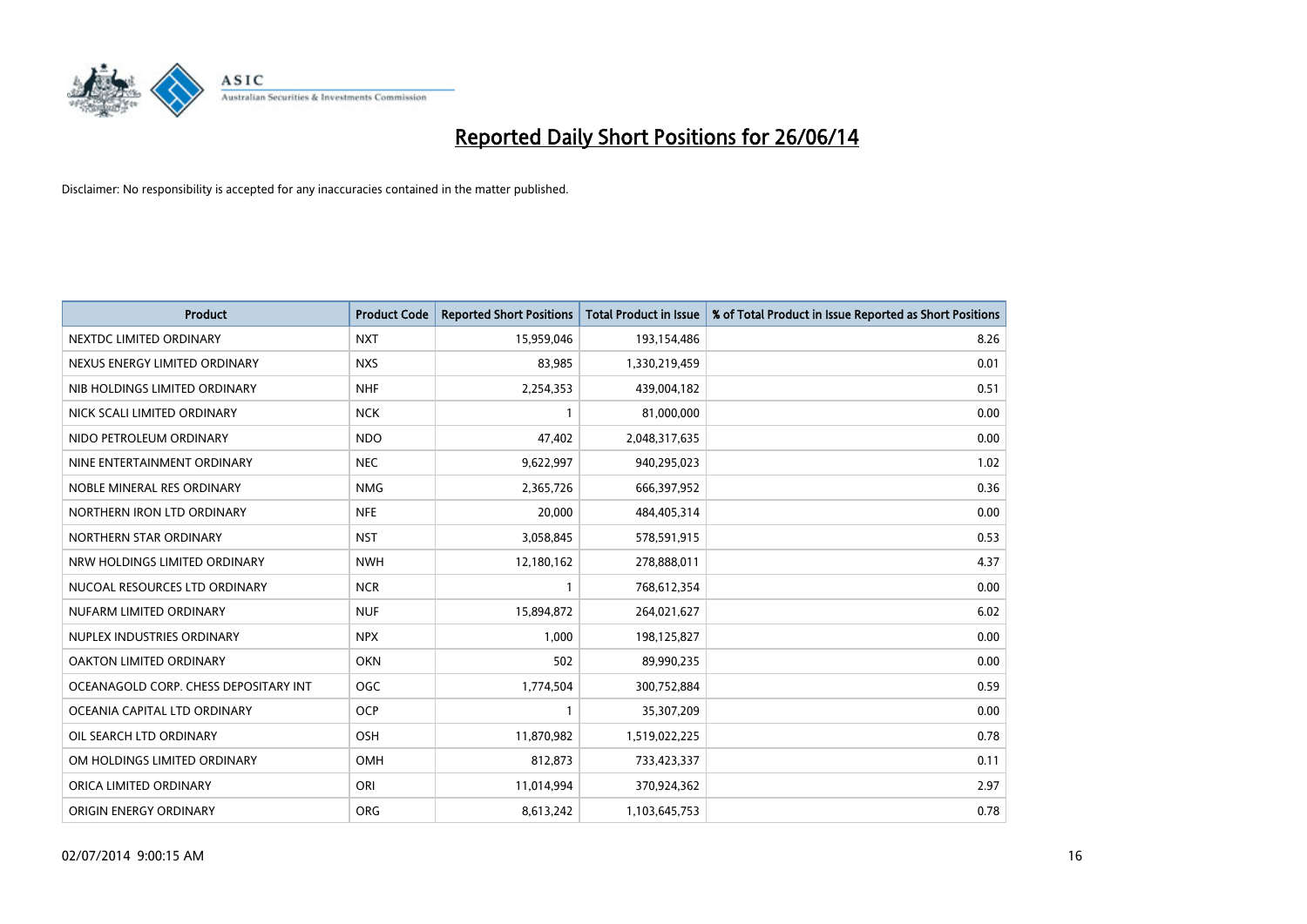

| <b>Product</b>                    | <b>Product Code</b> | <b>Reported Short Positions</b> | <b>Total Product in Issue</b> | % of Total Product in Issue Reported as Short Positions |
|-----------------------------------|---------------------|---------------------------------|-------------------------------|---------------------------------------------------------|
| OROCOBRE LIMITED ORDINARY         | <b>ORE</b>          | 2,138,421                       | 132,041,911                   | 1.62                                                    |
| ORORA LIMITED ORDINARY            | <b>ORA</b>          | 661,296                         | 1,206,684,923                 | 0.05                                                    |
| OROTONGROUP LIMITED ORDINARY      | ORL                 | 224,295                         | 40,880,902                    | 0.55                                                    |
| OZ MINERALS ORDINARY              | OZL                 | 16,215,836                      | 303,470,022                   | 5.34                                                    |
| <b>OZFOREX GROUP LTD ORDINARY</b> | <b>OFX</b>          | 7,797,253                       | 240,000,000                   | 3.25                                                    |
| <b>PACIFIC BRANDS ORDINARY</b>    | <b>PBG</b>          | 20,794,968                      | 917,226,291                   | 2.27                                                    |
| PACT GROUP HLDGS LTD ORDINARY     | <b>PGH</b>          | 4,126,615                       | 294,097,961                   | 1.40                                                    |
| PALADIN ENERGY LTD ORDINARY       | PDN                 | 107,876,453                     | 964, 367, 284                 | 11.19                                                   |
| PANAUST LIMITED ORDINARY          | <b>PNA</b>          | 592,431                         | 635,580,654                   | 0.09                                                    |
| PANORAMIC RESOURCES ORDINARY      | PAN                 | 864,726                         | 322,275,824                   | 0.27                                                    |
| PANTERRA GOLD LTD ORDINARY        | PGI                 | 1                               | 773,281,012                   | 0.00                                                    |
| PAPERLINX LIMITED ORDINARY        | <b>PPX</b>          | 44,770                          | 665, 181, 261                 | 0.01                                                    |
| PAPILLON RES LTD ORDINARY         | <b>PIR</b>          | 6,261,395                       | 344,794,210                   | 1.82                                                    |
| PATTIES FOODS LTD ORDINARY        | PFL                 | $\mathbf{1}$                    | 139,144,338                   | 0.00                                                    |
| PEET LIMITED ORDINARY             | <b>PPC</b>          | 74,376                          | 433,389,348                   | 0.02                                                    |
| PERPETUAL LIMITED ORDINARY        | <b>PPT</b>          | 1,355,291                       | 46,574,426                    | 2.91                                                    |
| PERSEUS MINING LTD ORDINARY       | PRU                 | 8,522,853                       | 526,656,401                   | 1.62                                                    |
| PHARMAXIS LTD ORDINARY            | <b>PXS</b>          | 87,025                          | 309,514,849                   | 0.03                                                    |
| PLATINUM ASSET ORDINARY           | <b>PTM</b>          | 988,155                         | 580,336,142                   | 0.17                                                    |
| PLATINUM AUSTRALIA ORDINARY       | PLA                 | 836,027                         | 504,968,043                   | 0.17                                                    |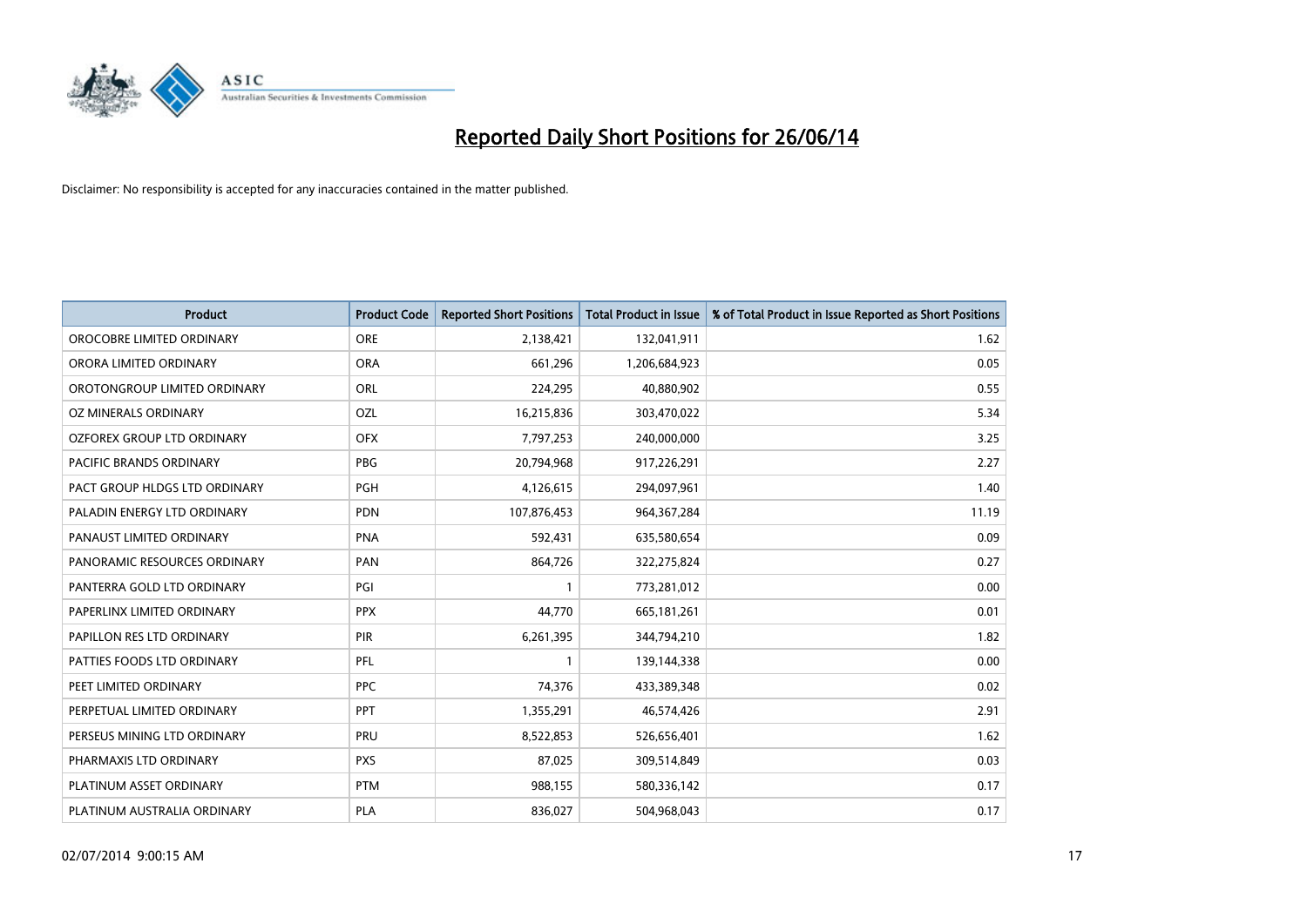

| <b>Product</b>                      | <b>Product Code</b> | <b>Reported Short Positions</b> | <b>Total Product in Issue</b> | % of Total Product in Issue Reported as Short Positions |
|-------------------------------------|---------------------|---------------------------------|-------------------------------|---------------------------------------------------------|
| <b>PMP LIMITED ORDINARY</b>         | <b>PMP</b>          | 1,547,988                       | 323,781,124                   | 0.48                                                    |
| PRANA BIOTECHNOLOGY ORDINARY        | <b>PBT</b>          | 3,354,586                       | 488,646,960                   | 0.69                                                    |
| PREMIER INVESTMENTS ORDINARY        | <b>PMV</b>          | 137,811                         | 155,714,874                   | 0.09                                                    |
| PRIMA BIOMED LTD ORDINARY           | <b>PRR</b>          | 93,535                          | 1,228,709,341                 | 0.01                                                    |
| PRIMARY HEALTH CARE ORDINARY        | <b>PRY</b>          | 16,507,819                      | 505,659,944                   | 3.26                                                    |
| PRIME MEDIA GRP LTD ORDINARY        | PRT                 | 1,870,176                       | 366,330,303                   | 0.51                                                    |
| PROGRAMMED ORDINARY                 | <b>PRG</b>          | 406,398                         | 118,253,992                   | 0.34                                                    |
| <b>QANTAS AIRWAYS ORDINARY</b>      | QAN                 | 78,846,048                      | 2,196,330,250                 | 3.59                                                    |
| OBE INSURANCE GROUP ORDINARY        | OBE                 | 5,811,785                       | 1,277,602,695                 | 0.45                                                    |
| ORXPHARMA LTD ORDINARY              | <b>QRX</b>          | 30,000                          | 164,190,969                   | 0.02                                                    |
| <b>QUBE HOLDINGS LTD ORDINARY</b>   | <b>QUB</b>          | 23,313,396                      | 1,051,172,929                 | 2.22                                                    |
| RAMELIUS RESOURCES ORDINARY         | <b>RMS</b>          | 307,927                         | 365,740,380                   | 0.08                                                    |
| RAMSAY HEALTH CARE ORDINARY         | <b>RHC</b>          | 1,212,136                       | 202,081,252                   | 0.60                                                    |
| <b>RCG CORPORATION LTD ORDINARY</b> | <b>RCG</b>          | 16,001                          | 263,808,625                   | 0.01                                                    |
| <b>RCR TOMLINSON ORDINARY</b>       | <b>RCR</b>          | 537,626                         | 136,989,238                   | 0.39                                                    |
| <b>REA GROUP ORDINARY</b>           | <b>REA</b>          | 1,195,575                       | 131,714,699                   | 0.91                                                    |
| RECALL HOLDINGS LTD ORDINARY        | <b>REC</b>          | 5,713,314                       | 312,836,448                   | 1.83                                                    |
| RECKON LIMITED ORDINARY             | <b>RKN</b>          | 1,317,510                       | 126,913,066                   | 1.04                                                    |
| <b>RED FORK ENERGY ORDINARY</b>     | <b>RFE</b>          | 240,640                         | 501,051,719                   | 0.05                                                    |
| REDBANK ENERGY LTD ORDINARY         | <b>AEJ</b>          | 13                              | 786,287                       | 0.00                                                    |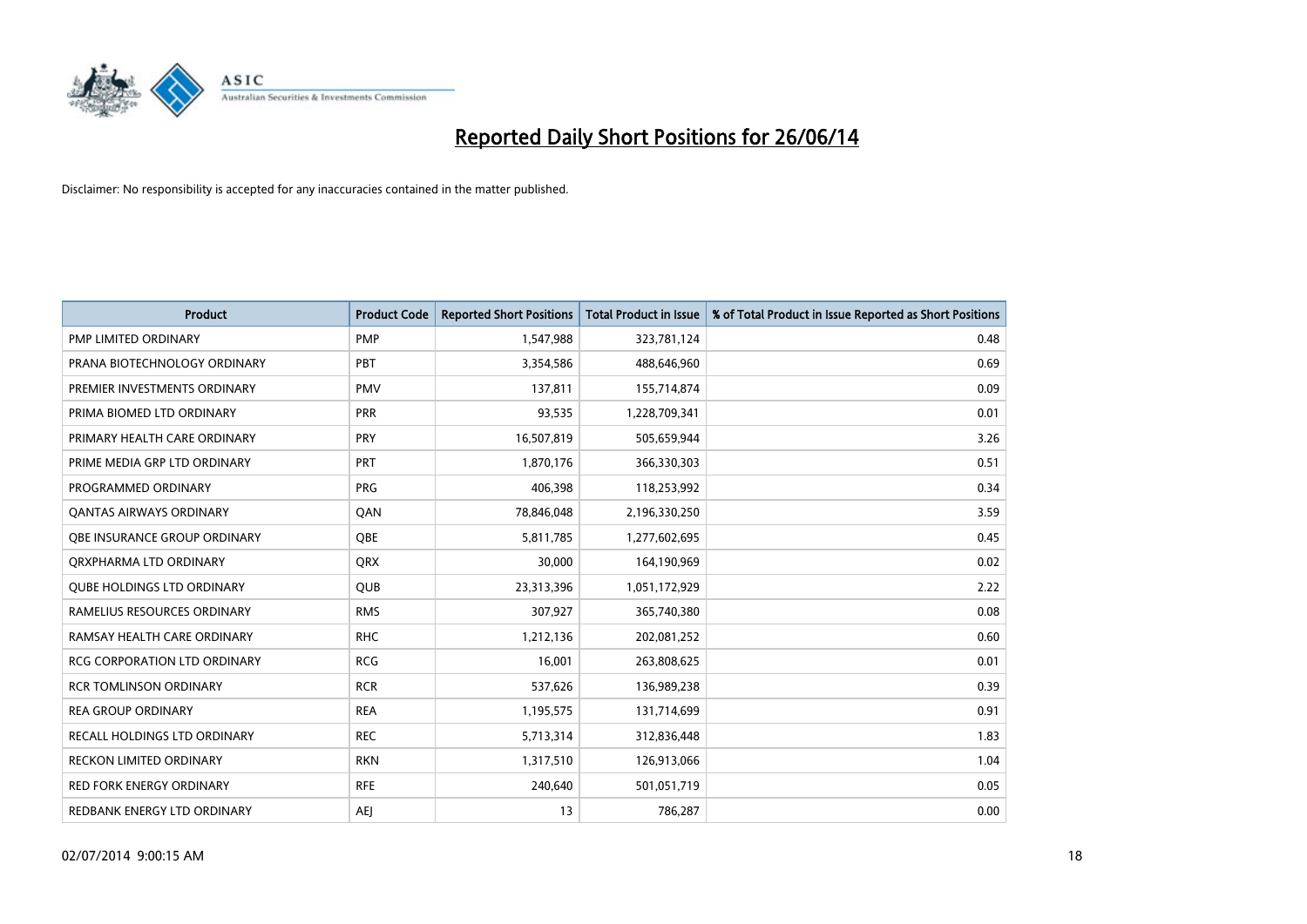

| Product                          | <b>Product Code</b> | <b>Reported Short Positions</b> | <b>Total Product in Issue</b> | % of Total Product in Issue Reported as Short Positions |
|----------------------------------|---------------------|---------------------------------|-------------------------------|---------------------------------------------------------|
| <b>REDFLEX HOLDINGS ORDINARY</b> | <b>RDF</b>          | 11,650                          | 110,762,310                   | 0.01                                                    |
| REED RESOURCES LTD ORDINARY      | <b>RDR</b>          | 1,015                           | 523,453,895                   | 0.00                                                    |
| REGIS RESOURCES ORDINARY         | <b>RRL</b>          | 34,961,701                      | 499,744,095                   | 7.00                                                    |
| RESMED INC CDI 10:1              | <b>RMD</b>          | 37,087,305                      | 1,402,915,440                 | 2.64                                                    |
| <b>RESOLUTE MINING ORDINARY</b>  | <b>RSG</b>          | 10,935,808                      | 641,189,223                   | 1.71                                                    |
| RESOURCE GENERATION ORDINARY     | <b>RES</b>          | 1,220                           | 581,380,338                   | 0.00                                                    |
| RETAIL FOOD GROUP ORDINARY       | <b>RFG</b>          | 6,320,770                       | 144,868,508                   | 4.36                                                    |
| REX MINERALS LIMITED ORDINARY    | <b>RXM</b>          | 644,351                         | 220,519,784                   | 0.29                                                    |
| RIO TINTO LIMITED ORDINARY       | <b>RIO</b>          | 4,554,715                       | 435,758,720                   | 1.05                                                    |
| ROC OIL COMPANY ORDINARY         | <b>ROC</b>          | 1,537,608                       | 687,618,400                   | 0.22                                                    |
| ROYAL WOLF HOLDINGS ORDINARY     | <b>RWH</b>          | 220,423                         | 100,387,052                   | 0.22                                                    |
| RUBIK FINANCIAL LTD. ORDINARY    | <b>RFL</b>          | 41,052                          | 340,999,914                   | 0.01                                                    |
| RUM JUNGLE RES ORDINARY          | <b>RUM</b>          | 7,500,000                       | 385,504,597                   | 1.95                                                    |
| RUNGEPINCOCKMINARCO ORDINARY     | <b>RUL</b>          | 53,000                          | 141,380,950                   | 0.04                                                    |
| <b>RURALCO HOLDINGS ORDINARY</b> | <b>RHL</b>          | 3,658                           | 77,291,069                    | 0.00                                                    |
| <b>RXP SERVICES LTD ORDINARY</b> | <b>RXP</b>          | 50,000                          | 133,028,367                   | 0.04                                                    |
| SAI GLOBAL LIMITED ORDINARY      | SAI                 | 1,181,431                       | 210,815,541                   | 0.56                                                    |
| SALMAT LIMITED ORDINARY          | <b>SLM</b>          | 54                              | 159,812,799                   | 0.00                                                    |
| SAMSON OIL & GAS LTD ORDINARY    | SSN                 | 19,024,960                      | 2,837,756,933                 | 0.67                                                    |
| SANDFIRE RESOURCES ORDINARY      | <b>SFR</b>          | 1,653,178                       | 155,640,968                   | 1.06                                                    |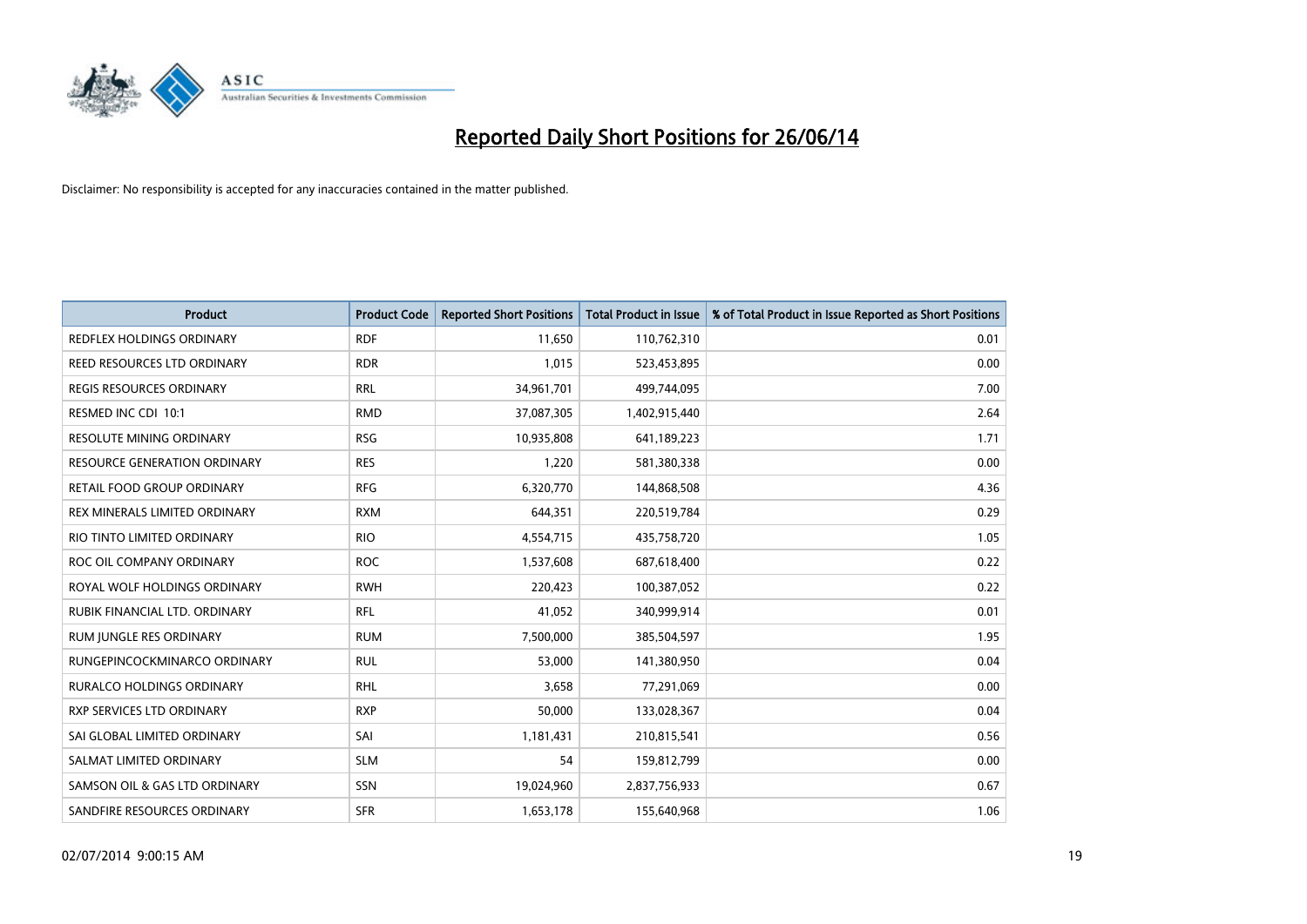

| <b>Product</b>                        | <b>Product Code</b> | <b>Reported Short Positions</b> | <b>Total Product in Issue</b> | % of Total Product in Issue Reported as Short Positions |
|---------------------------------------|---------------------|---------------------------------|-------------------------------|---------------------------------------------------------|
| <b>SANTOS LTD ORDINARY</b>            | <b>STO</b>          | 5,320,332                       | 975,338,250                   | 0.55                                                    |
| SARACEN MINERAL ORDINARY              | <b>SAR</b>          | 716,012                         | 792,784,738                   | 0.09                                                    |
| SCA PROPERTY GROUP STAPLED SECURITIES | SCP                 | 37,636,883                      | 648,628,320                   | 5.80                                                    |
| SCENTRE GRP DEFERRED SETTLEMENT       | <b>SCG</b>          | 11,355,411                      | 5,325,518,228                 | 0.21                                                    |
| SEDGMAN LIMITED ORDINARY              | <b>SDM</b>          | 1,824,702                       | 227,059,277                   | 0.80                                                    |
| SEEK LIMITED ORDINARY                 | <b>SEK</b>          | 9,158,866                       | 340,459,756                   | 2.69                                                    |
| SELECT HARVESTS ORDINARY              | SHV                 | 67,334                          | 57,999,427                    | 0.12                                                    |
| SENEX ENERGY LIMITED ORDINARY         | SXY                 | 8,409,387                       | 1,145,713,917                 | 0.73                                                    |
| SERVCORP LIMITED ORDINARY             | SRV                 | 8,987                           | 98,432,275                    | 0.01                                                    |
| SERVICE STREAM ORDINARY               | <b>SSM</b>          | 30                              | 386,389,873                   | 0.00                                                    |
| SEVEN GROUP HOLDINGS ORDINARY         | <b>SVW</b>          | 497,607                         | 303,691,886                   | 0.16                                                    |
| SEVEN WEST MEDIA LTD ORDINARY         | SWM                 | 5,522,699                       | 999,160,872                   | 0.55                                                    |
| SEYMOUR WHYTE LTD ORDINARY            | <b>SWL</b>          | 5,245                           | 87,647,595                    | 0.01                                                    |
| SFG AUSTRALIA LTD ORDINARY            | <b>SFW</b>          | 1,128,650                       | 734,531,160                   | 0.15                                                    |
| SG FLEET GROUP LTD ORDINARY           | SGF                 | 752,132                         | 242,691,826                   | 0.31                                                    |
| SIGMA PHARMACEUTICAL ORDINARY         | <b>SIP</b>          | 17,191,752                      | 1,112,511,644                 | 1.55                                                    |
| SILEX SYSTEMS ORDINARY                | <b>SLX</b>          | 3,458,250                       | 170,367,734                   | 2.03                                                    |
| SILVER CHEF LIMITED ORDINARY          | SIV                 | 89,616                          | 29,333,629                    | 0.31                                                    |
| SILVER LAKE RESOURCE ORDINARY         | <b>SLR</b>          | 19,436,096                      | 503,233,971                   | 3.86                                                    |
| SIMS METAL MGMT LTD ORDINARY          | <b>SGM</b>          | 12,315,858                      | 204,601,321                   | 6.02                                                    |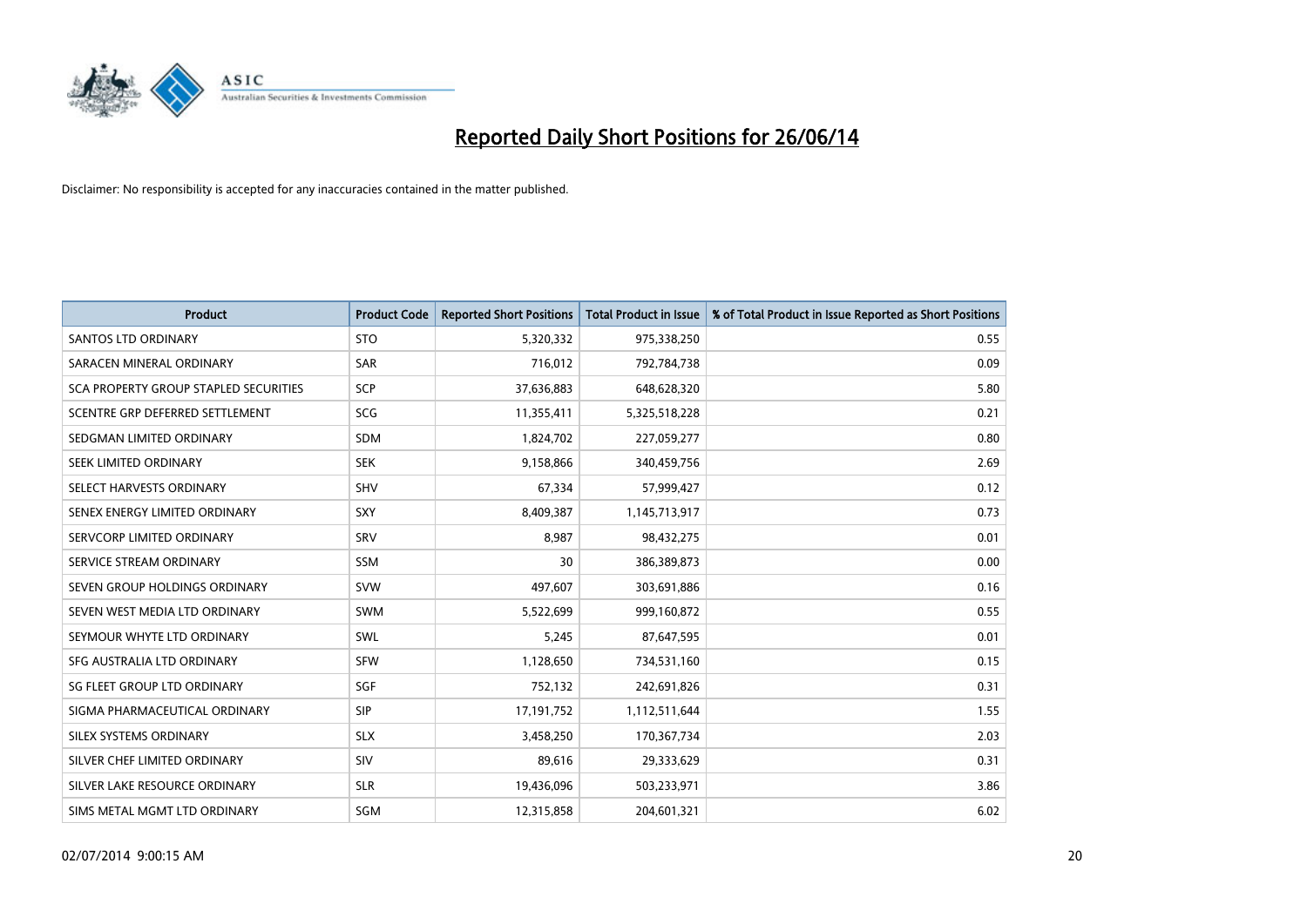

| <b>Product</b>                           | <b>Product Code</b> | <b>Reported Short Positions</b> | <b>Total Product in Issue</b> | % of Total Product in Issue Reported as Short Positions |
|------------------------------------------|---------------------|---------------------------------|-------------------------------|---------------------------------------------------------|
| SINGAPORE TELECOMM. CHESS DEPOSITARY INT | SGT                 | 12,648,876                      | 138,054,754                   | 9.16                                                    |
| SINO GAS ENERGY ORDINARY                 | <b>SEH</b>          | 2,120,982                       | 1,530,457,040                 | 0.14                                                    |
| SIRIUS RESOURCES NL ORDINARY             | <b>SIR</b>          | 12,120,505                      | 262,044,586                   | 4.63                                                    |
| SIRTEX MEDICAL ORDINARY                  | <b>SRX</b>          | 116,608                         | 56,108,439                    | 0.21                                                    |
| SKILLED GROUP LTD ORDINARY               | <b>SKE</b>          | 1,993,193                       | 235,254,496                   | 0.85                                                    |
| <b>SKY NETWORK ORDINARY</b>              | <b>SKT</b>          | 166,028                         | 389,139,785                   | 0.04                                                    |
| SKYCITY ENT GRP LTD ORDINARY             | <b>SKC</b>          | 4,496,028                       | 582,088,094                   | 0.77                                                    |
| <b>SLATER &amp; GORDON ORDINARY</b>      | SGH                 | 7,425,200                       | 204,338,625                   | 3.63                                                    |
| SMS MANAGEMENT, ORDINARY                 | <b>SMX</b>          | 3,131,997                       | 70,099,763                    | 4.47                                                    |
| SONIC HEALTHCARE ORDINARY                | <b>SHL</b>          | 2,899,171                       | 400,811,556                   | 0.72                                                    |
| SOUL PATTINSON (W.H) ORDINARY            | SOL                 | 6,331                           | 239,395,320                   | 0.00                                                    |
| SOUTH BOULDER MINES ORDINARY             | <b>STB</b>          | $\mathbf{1}$                    | 129,427,826                   | 0.00                                                    |
| SP AUSNET STAPLED SECURITIES             | <b>SPN</b>          | 36,138,058                      | 3,386,607,080                 | 1.07                                                    |
| SPARK INFRASTRUCTURE STAPLED US PROHIBT. | SKI                 | 17,093,174                      | 1,440,370,628                 | 1.19                                                    |
| SPECIALTY FASHION ORDINARY               | <b>SFH</b>          | 2,229                           | 192,236,121                   | 0.00                                                    |
| SPOTLESS GRP HLD LTD ORDINARY            | <b>SPO</b>          | 10,403,948                      | 1,098,290,178                 | 0.95                                                    |
| ST BARBARA LIMITED ORDINARY              | SBM                 | 13,278,603                      | 488,074,077                   | 2.72                                                    |
| STARPHARMA HOLDINGS ORDINARY             | <b>SPL</b>          | 14,076,108                      | 285,109,680                   | 4.94                                                    |
| STEADFAST GROUP LTD ORDINARY             | <b>SDF</b>          | 2,924,827                       | 501,638,307                   | 0.58                                                    |
| STH CRS ELECT ENGNR ORDINARY             | <b>SXE</b>          | 19,573                          | 161,523,130                   | 0.01                                                    |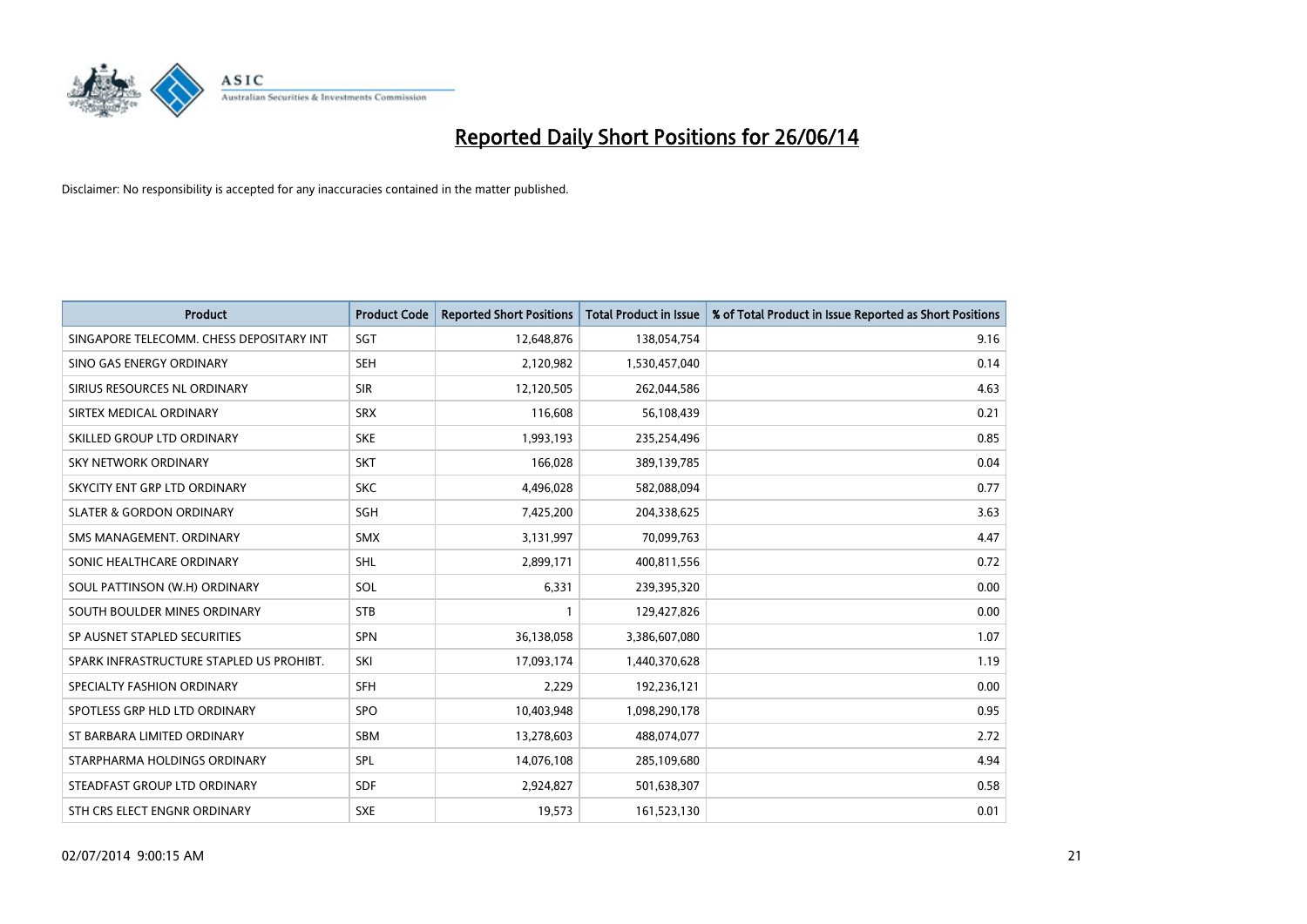

| <b>Product</b>                       | <b>Product Code</b> | <b>Reported Short Positions</b> | <b>Total Product in Issue</b> | % of Total Product in Issue Reported as Short Positions |
|--------------------------------------|---------------------|---------------------------------|-------------------------------|---------------------------------------------------------|
| STHN CROSS MEDIA ORDINARY            | <b>SXL</b>          | 26,526,397                      | 705,246,986                   | 3.76                                                    |
| STOCKLAND UNITS/ORD STAPLED          | SGP                 | 10,020,304                      | 2,326,978,560                 | 0.43                                                    |
| STRAITS RES LTD. ORDINARY            | <b>SRQ</b>          | 28,747                          | 1,217,730,293                 | 0.00                                                    |
| STRIKE ENERGY LTD ORDINARY           | <b>STX</b>          | 3,727                           | 833,330,946                   | 0.00                                                    |
| <b>STW COMMUNICATIONS ORDINARY</b>   | SGN                 | 2,533,007                       | 403,828,512                   | 0.63                                                    |
| SUNCORP GROUP LTD ORDINARY           | <b>SUN</b>          | 11,948,723                      | 1,286,600,980                 | 0.93                                                    |
| SUNDANCE ENERGY ORDINARY             | <b>SEA</b>          | 10,959,734                      | 547,675,861                   | 2.00                                                    |
| SUNDANCE RESOURCES ORDINARY          | SDL                 | 88,183,597                      | 3,082,028,456                 | 2.86                                                    |
| SUNLAND GROUP LTD ORDINARY           | <b>SDG</b>          | 188,387                         | 181,710,087                   | 0.10                                                    |
| SUPER RET REP LTD ORDINARY           | SUL                 | 3,194,937                       | 196,731,620                   | 1.62                                                    |
| SYD AIRPORT STAPLED US PROHIBIT.     | <b>SYD</b>          | 15,120,266                      | 2,216,216,041                 | 0.68                                                    |
| SYRAH RESOURCES ORDINARY             | <b>SYR</b>          | 6,280,076                       | 162,500,614                   | 3.86                                                    |
| <b>TABCORP HOLDINGS LTD ORDINARY</b> | <b>TAH</b>          | 13,286,546                      | 762,954,019                   | 1.74                                                    |
| <b>TANAMI GOLD NL ORDINARY</b>       | <b>TAM</b>          | 1                               | 1,175,097,046                 | 0.00                                                    |
| TAP OIL LIMITED ORDINARY             | <b>TAP</b>          | 35,108                          | 242,703,668                   | 0.01                                                    |
| TASSAL GROUP LIMITED ORDINARY        | <b>TGR</b>          | 751,659                         | 146,507,029                   | 0.51                                                    |
| <b>TATTS GROUP LTD ORDINARY</b>      | <b>TTS</b>          | 36,763,709                      | 1,434,447,341                 | 2.56                                                    |
| TECHNOLOGY ONE ORDINARY              | <b>TNE</b>          | 86,304                          | 307,751,455                   | 0.03                                                    |
| TELECOM CORPORATION ORDINARY         | <b>TEL</b>          | 8,080,384                       | 1,828,530,844                 | 0.44                                                    |
| TELSTRA CORPORATION, ORDINARY        | <b>TLS</b>          | 23,222,110                      | 12,443,074,357                | 0.19                                                    |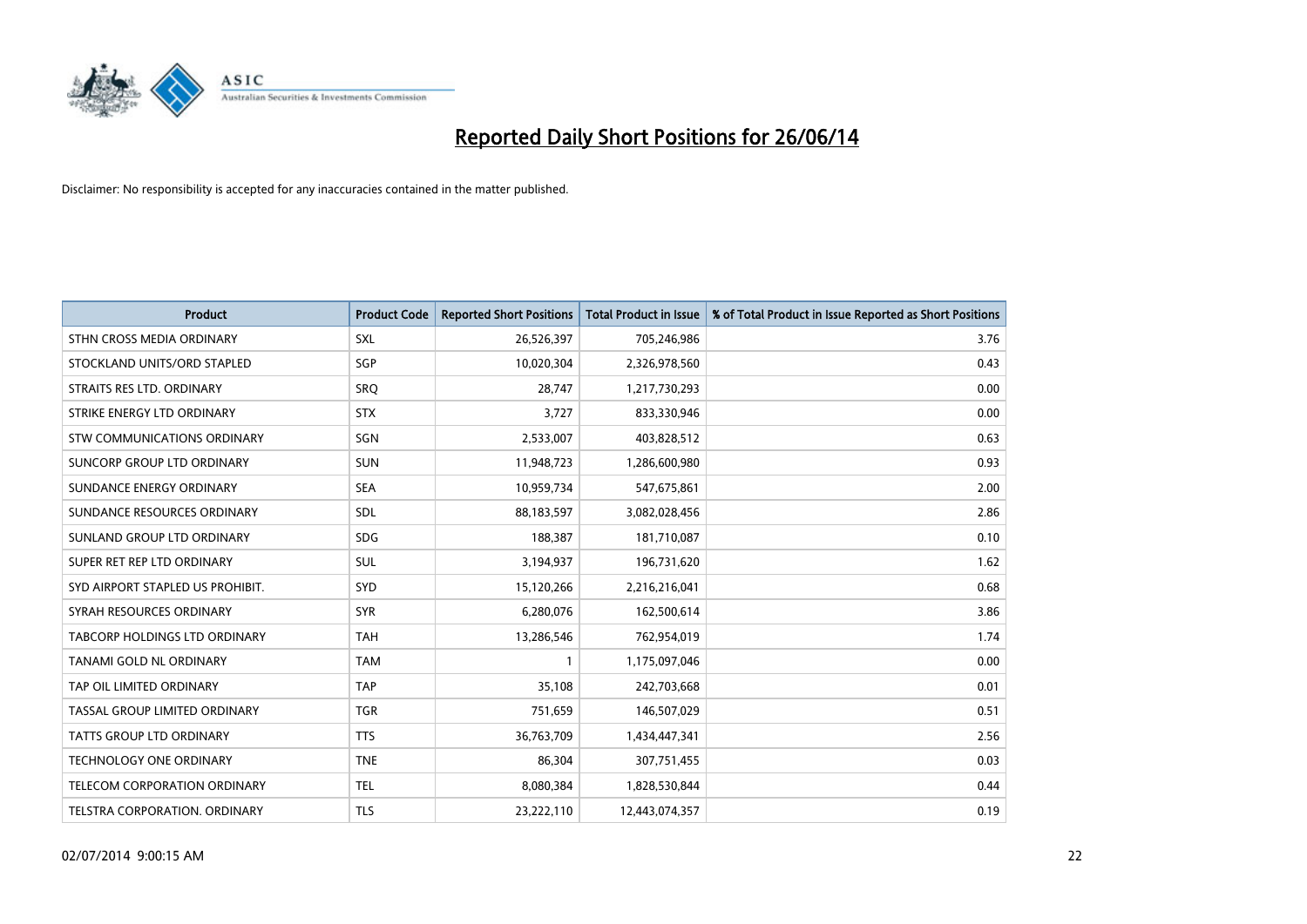

| <b>Product</b>                       | <b>Product Code</b> | <b>Reported Short Positions</b> | <b>Total Product in Issue</b> | % of Total Product in Issue Reported as Short Positions |
|--------------------------------------|---------------------|---------------------------------|-------------------------------|---------------------------------------------------------|
| TEN NETWORK HOLDINGS ORDINARY        | <b>TEN</b>          | 175,031,954                     | 2,630,984,596                 | 6.65                                                    |
| TERANGA GOLD CORP CDI 1:1            | <b>TGZ</b>          | 1,375                           | 95,839,726                    | 0.00                                                    |
| TFS CORPORATION LTD ORDINARY         | <b>TFC</b>          | 2,431,936                       | 324,157,408                   | 0.75                                                    |
| THE PAS GROUP LTD ORDINARY           | <b>PGR</b>          | 819,390                         | 136,690,860                   | 0.60                                                    |
| THE REJECT SHOP ORDINARY             | <b>TRS</b>          | 3,383,141                       | 28,826,248                    | 11.74                                                   |
| THORN GROUP LIMITED ORDINARY         | <b>TGA</b>          | 18,720                          | 149,494,813                   | 0.01                                                    |
| TIGER RESOURCES ORDINARY             | <b>TGS</b>          | 2,578,359                       | 898,784,227                   | 0.29                                                    |
| TITAN ENERGY SERVICE ORDINARY        | <b>TTN</b>          | 28,597                          | 50,585,915                    | 0.06                                                    |
| TOLL HOLDINGS LTD ORDINARY           | <b>TOL</b>          | 29,127,660                      | 717,133,875                   | 4.06                                                    |
| TOX FREE SOLUTIONS ORDINARY          | <b>TOX</b>          | 3,400,706                       | 133,752,359                   | 2.54                                                    |
| TPG TELECOM LIMITED ORDINARY         | <b>TPM</b>          | 10,287,396                      | 793,808,141                   | 1.30                                                    |
| TRADE ME GROUP ORDINARY              | <b>TME</b>          | 2,286,387                       | 396,584,956                   | 0.58                                                    |
| <b>TRANSFIELD SERVICES ORDINARY</b>  | <b>TSE</b>          | 31,081,657                      | 512,457,716                   | 6.07                                                    |
| TRANSPACIFIC INDUST, ORDINARY        | <b>TPI</b>          | 5,684,078                       | 1,578,786,704                 | 0.36                                                    |
| TRANSURBAN GROUP TRIPLE STAPLED SEC. | <b>TCL</b>          | 11,771,132                      | 1,896,384,069                 | 0.62                                                    |
| TREASURY GROUP ORDINARY              | <b>TRG</b>          | 28,407                          | 23,070,755                    | 0.12                                                    |
| TREASURY WINE ESTATE ORDINARY        | <b>TWE</b>          | 29,673,125                      | 649,427,560                   | 4.57                                                    |
| TROY RESOURCES LTD ORDINARY          | <b>TRY</b>          | 2,591,896                       | 195,034,997                   | 1.33                                                    |
| TWENTY-FIRST FOX INC B VOTING CDI    | <b>FOX</b>          | 9,824                           | 135,666,441                   | 0.01                                                    |
| UGL LIMITED ORDINARY                 | UGL                 | 18,502,517                      | 166,511,240                   | 11.11                                                   |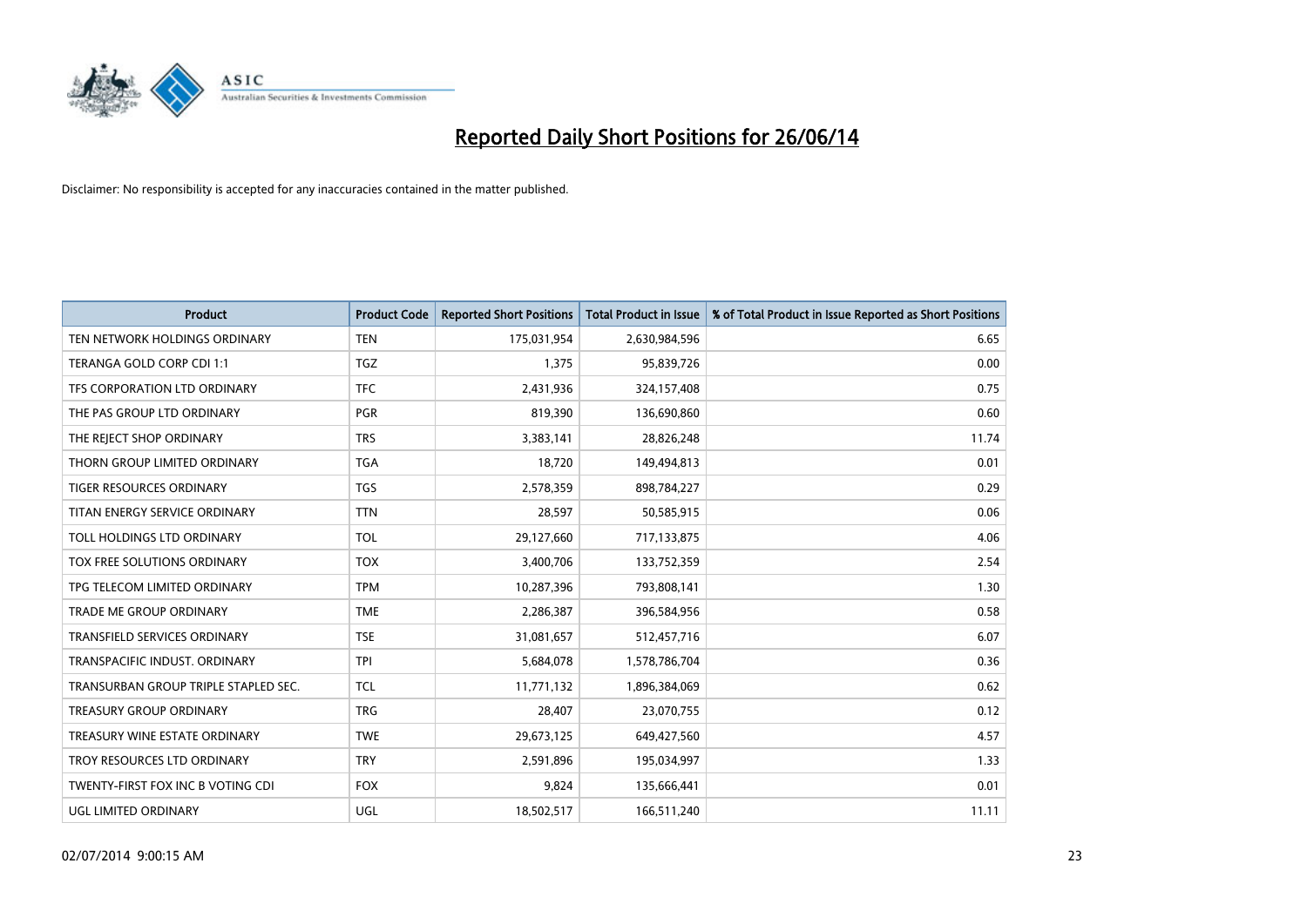

| <b>Product</b>                       | <b>Product Code</b> | <b>Reported Short Positions</b> | <b>Total Product in Issue</b> | % of Total Product in Issue Reported as Short Positions |
|--------------------------------------|---------------------|---------------------------------|-------------------------------|---------------------------------------------------------|
| UNILIFE CORPORATION CDI 6:1          | <b>UNS</b>          | 120,000                         | 268,300,092                   | 0.04                                                    |
| URANEX LIMITED ORDINARY              | <b>UNX</b>          | 86,621                          | 257,988,003                   | 0.03                                                    |
| US MASTERS RES FUND ORDINARY UNITS   | <b>URF</b>          | 27                              | 263,972,915                   | 0.00                                                    |
| UXC LIMITED ORDINARY                 | <b>UXC</b>          | 3,484,141                       | 322,477,434                   | 1.08                                                    |
| <b>VEDA GROUP LTD ORDINARY</b>       | <b>VED</b>          | 16,624,637                      | 842,055,406                   | 1.97                                                    |
| <b>VILLAGE ROADSHOW LTD ORDINARY</b> | <b>VRL</b>          | 1,824,585                       | 159,504,142                   | 1.14                                                    |
| <b>VIRGIN AUS HLDG LTD ORDINARY</b>  | <b>VAH</b>          | 63,532,419                      | 3,514,825,734                 | 1.81                                                    |
| <b>VIRTUS HEALTH LTD ORDINARY</b>    | <b>VRT</b>          | 3,333,013                       | 79,722,678                    | 4.18                                                    |
| VISION EYE INSTITUTE ORDINARY        | <b>VEI</b>          | 42,237                          | 161,017,230                   | 0.03                                                    |
| <b>VOCATION LTD ORDINARY</b>         | <b>VET</b>          | 11,594,261                      | 202,899,894                   | 5.71                                                    |
| <b>VOCUS COMMS LTD ORDINARY</b>      | <b>VOC</b>          | 204,707                         | 92,934,834                    | 0.22                                                    |
| WARRNAMBOOL CHEESE ORDINARY          | <b>WCB</b>          | 42                              | 56,098,797                    | 0.00                                                    |
| WATPAC LIMITED ORDINARY              | <b>WTP</b>          | 3,929                           | 186,489,922                   | 0.00                                                    |
| <b>WDS LIMITED ORDINARY</b>          | <b>WDS</b>          | 15,817                          | 144,740,614                   | 0.01                                                    |
| WEBJET LIMITED ORDINARY              | <b>WEB</b>          | 1,851,624                       | 79,397,959                    | 2.33                                                    |
| <b>WESFARMERS LIMITED ORDINARY</b>   | <b>WES</b>          | 4,072,355                       | 1,143,274,951                 | 0.36                                                    |
| WESTERN AREAS LTD ORDINARY           | <b>WSA</b>          | 16,852,948                      | 232,310,014                   | 7.25                                                    |
| WESTERN DESERT RES. ORDINARY         | <b>WDR</b>          | 6,005,549                       | 620,049,919                   | 0.97                                                    |
| WESTERN DESERT RES. RIGHTS 31-MAR-14 | <b>WDRR</b>         | 17,835                          | 120,009,662                   | 0.01                                                    |
| WESTFIELD CORP DEFERRED SETTLEMENT   | <b>WFD</b>          | 4,637,247                       | 2,078,089,686                 | 0.22                                                    |